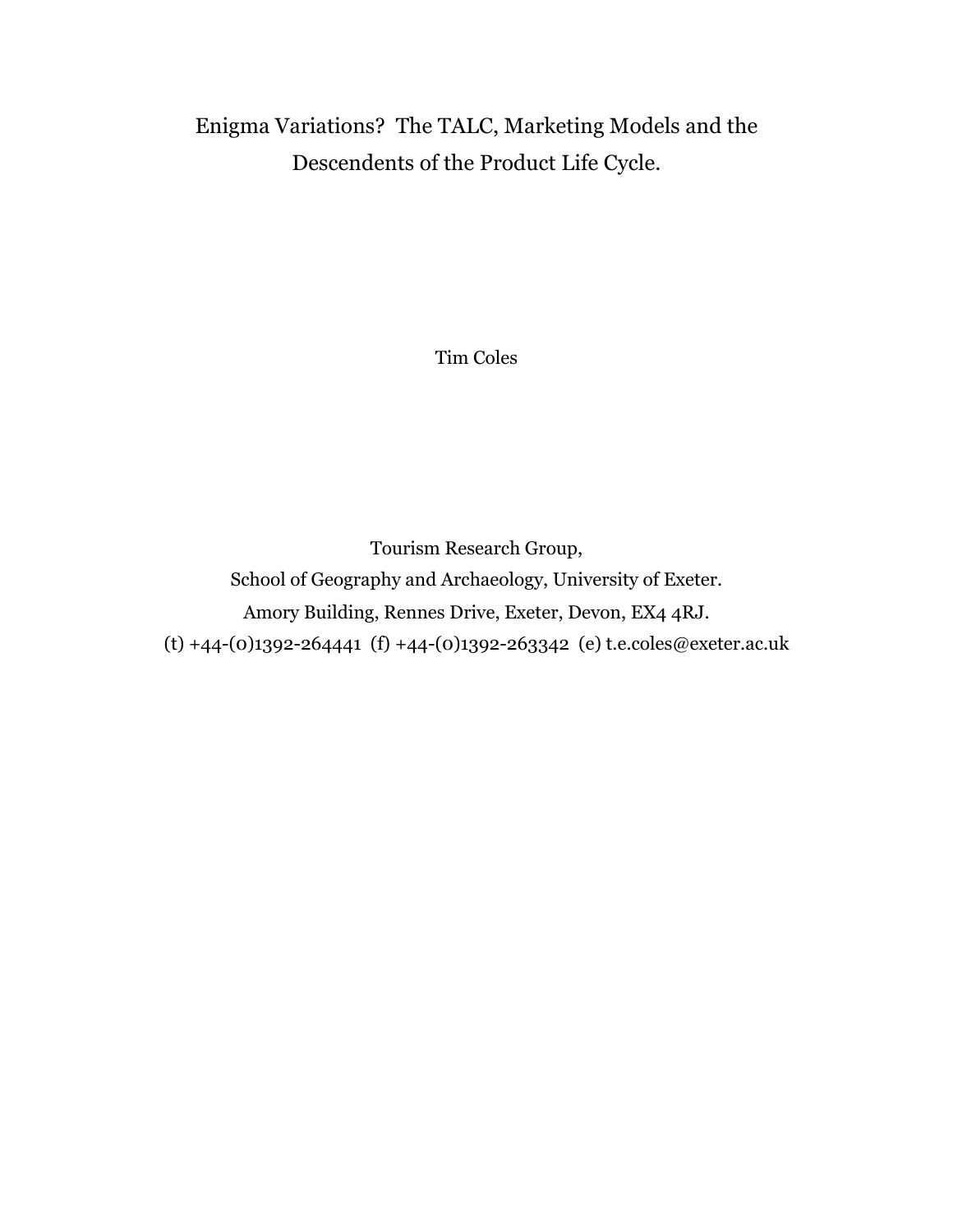# Enigma Variations? The TALC, Marketing Models and the Descendents of the Product Life Cycle.

'We come out of the dark and go into the dark again, and in between lie the experiences of our life.'

Thomas Mann, *The Magic Mountain* (1924).

# INTRODUCTION: THE TALC AND THE GRAND MODEL BUILDING TRADITION

One of the features of the Tourism Area Life Cycle (TALC) model which is often overlooked is the context of its appearance and its intellectual setting. Most of us who have used the model in classes, in our reading, or in our research will immediately recognise that it appeared in the *Canadian Geographer* in 1980 (Butler, 1980). Many readers may be asking themselves at this point what is so significant about apparently anodyne bibliographical details? First, this enduring set of ideas was in fact published in a geographical, not a tourism-related journal by a practising geographer; and second, it appeared at a time of profound intellectual development and paradigmatic transition in the discipline of (human) geography.

As in all the major social sciences, geography's practitioners have been constantly questioning the methods, techniques, approaches and philosophical underpinnings to their research. The 1970s were no different and they were notable for intense skirmishes on the philosophical battleground between advocates of long established paradigms and the proponents of new, radical epistemologies (Johnston, 1991). Among the former were the supporters of logical positivism, an enduring approach which had been inspired by the Quantitative Revolution that took place in the 1950s and 1960s. Support for the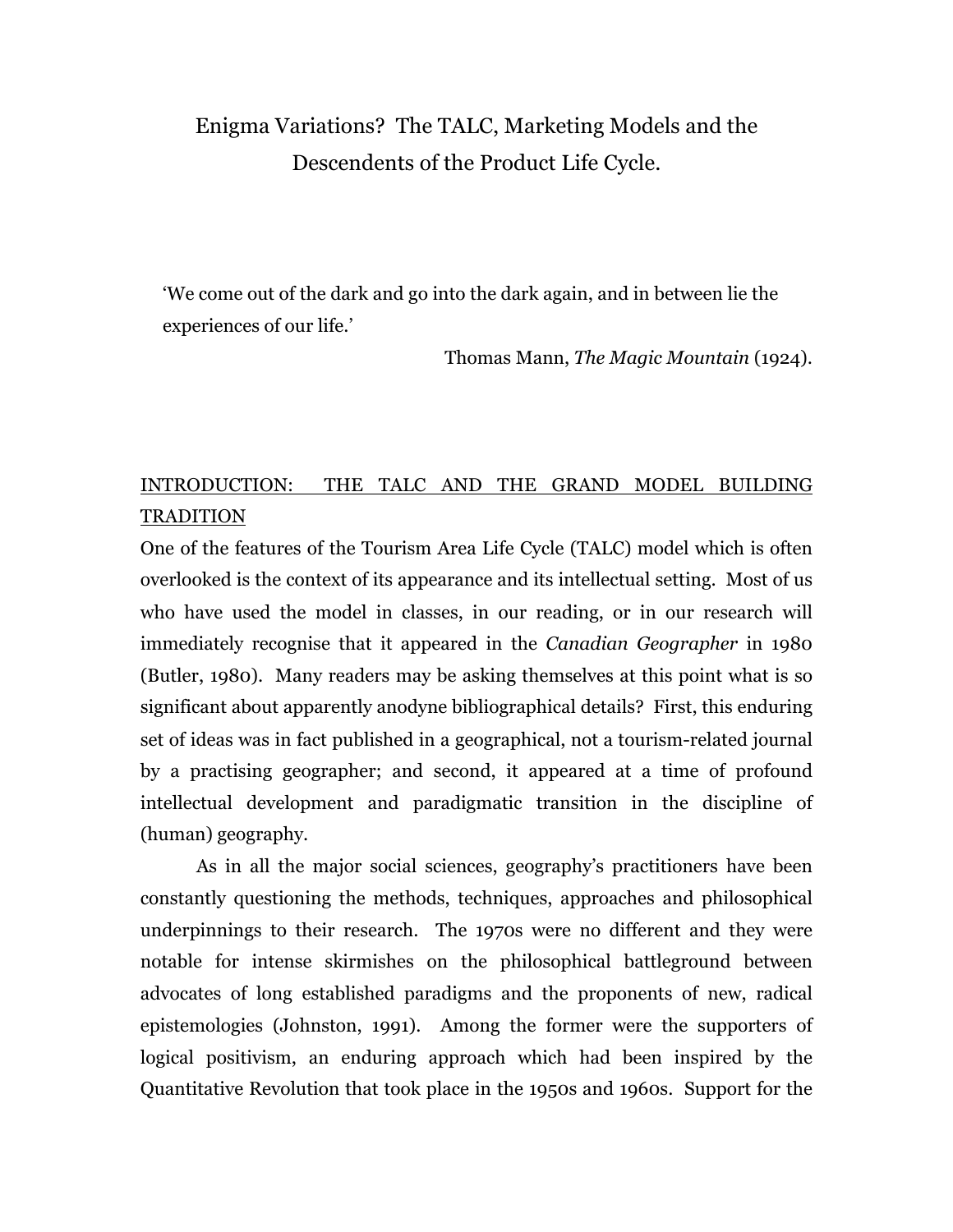Quantitative Revolution centred on its aims to locate geography as a social science, and hence to search for models of spatial structure (Gregory, 1994). The desire to make the discipline scientifically relevant -and recognised as suchmanifested itself in what became a long standing commitment to logical positivism. According to Gregory (1994 : 350), logical positivists recognised only two types of statement as scientifically meaningful: empirical statements, the truth of which had to be established by verification; and analytical statements of logic and mathematics, which were judged to be true by definition. Modelbuilding was a key pursuit in this era and it offered geographers a medium to express their ideas. Put simply, a model is an abstracted, idealized and structured simplification of a complex reality. In their ground-breaking collection, Chorley and Haggett (1967) noted that model-building depends on 'analogue theory'; that is, as selective representations and through the elimination of incidental detail, models allow the fundamental, relevant or interesting aspects of the real world to be revealed in a generalized form. Models were deployed by geographers in more complex exercises to reveal the full intricacies of idealized landscapes and to write a series of definitive, universal, scientific statements about their structure and composition. Often, as was the case with the TALC, models were lent from one discipline and adapted for use in another. In the case of the TALC, the Product Life Cycle model, which had become a mainstay of marketing science (cf. Dean, 1950), was tailored for use in the geographical study of tourism (Butler, 1980: 6).

Model-building and its logical positivist context, although dominant in the 1960s and 1970s, did not go unchallenged (Johnston, 1991). A number of critiques were advanced, not least the call for more structuralist modes of interpretation (cf. Cloke et al, 1991; Johnston, 1991). In brief, structuralists argued that it was important to move beyond visible, quasi-mathematical, universal 'truths' and to explore the human being as an active subject with conscious designs and to expose the logic which binds those designs together. Logical positivism in its willingness to let the 'facts' speak for themselves reduced the role of the individual human being to one of a passive receiver of stimuli which it dutifully processed and used to determine its activity patterns in a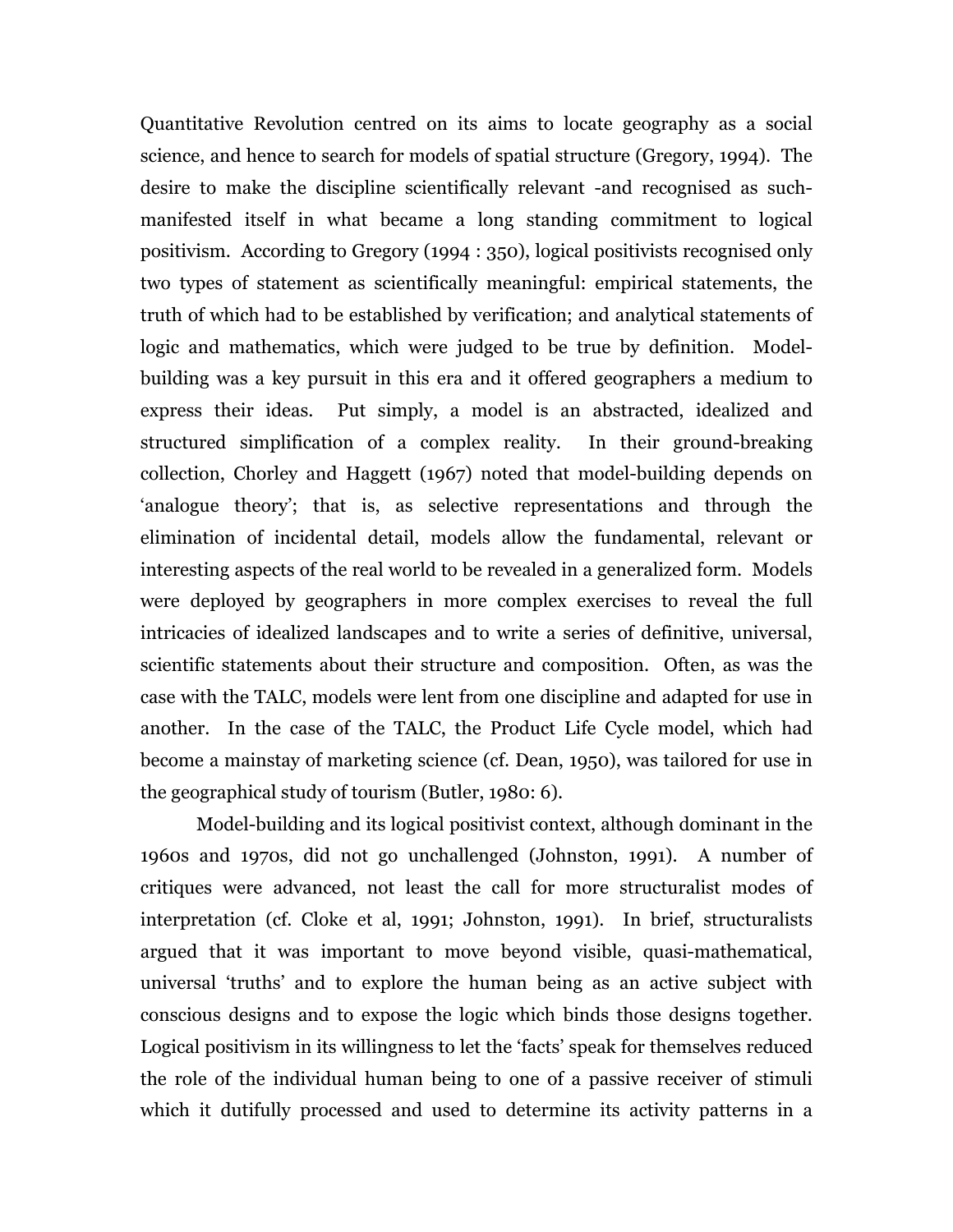predictable manner. In contrast, structuralists were suspicious of the notion that human agency in its unbounded form was the basis for explanation of activity. Rather, structures of various forms constrained and shaped the outcomes of human actions over space. In the 1970s and 1980s, the structuralist agenda was advanced by further theoretical engagement with the ideas of realism, political economy and Marxism (Gregory, 1994 : 599)

Philosophical skirmishes have continued unabated in human geography to the present day. In the late 1980s and 1990s, geographers embraced the concepts associated with post-modernity and started to abandon the idea of grand, or meta-theories espoused by their predecessors (Cloke et al, 1991). As a consequence of the greater degree of theoretical plurality and sophistication over the past quarter of a century, as an activity model-building has been increasingly marginalized within human geography. This is in spite of its continued popularity in what has become known more recently as 'tourism studies' and other (inter-) disciplinary study areas in social and management sciences.

The purpose of this potted history of geography is to contend that the TALC was published at an important moment within geography; that is, towards the end of the classic model building era, at the threshold of a phase when models became largely unfashionable. As Shaw and Williams (1994, 2002) note, in the early 1980s tourism research, especially in geography, started to embrace new conceptual agendas (see also Hall and Page, 1999). Inspired by the work of de Kadt (1979), by and large geographers started to build a more critical approach, which first of all addressed the political economy of tourism (Williams and Shaw, 2002; see especially Britton, 1991).

Set against this background, this chapter has two main purposes. The first is to explore the intellectual genealogy of the TALC above all by tracing its origins and the nature of its adaptation of the Product Life Cycle (PLC) model. The PLC has been the focus of rigorous criticism and of adaptations in other subjects. Inter-disciplinary retail studies is one such area to have widely used and modified the PLC to explore institutional and locational change. Usage in this manner, as will be revealed below, has distinct similarities with the conversion of the PLC into the TALC. However, a quite different approach has been taken to adapt the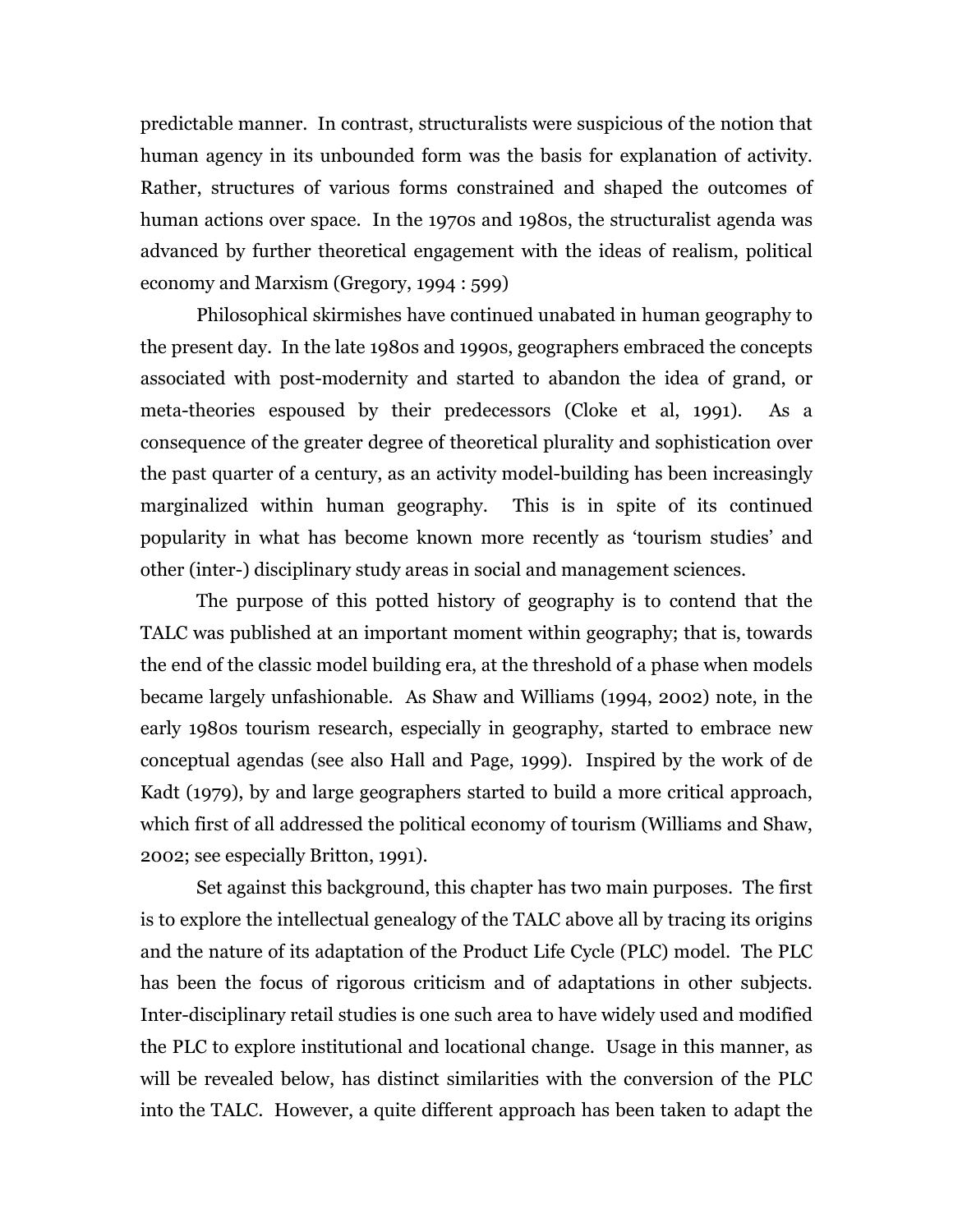PLC to talk to retail debates. Predicated on an assessment of its limitations, tourism research has dogmatically focused on making the TALC operational for particular destinations and/or modifying it to meet the distinctive conditions in localities. Unlike the TALC experience and unencumbered by the theoretical inquisition apparent in geography, critiques of the PLC in retail studies precipitated alternative models to address the new concerns. Here, it is argued that the way in which the TALC has emerged, debate over the application and relevance of the TALC has progressed, and alternatives in retail studies have emerged -hitherto unrecognised within tourism studies- are all functions of their distinctive intellectual settings. In the case of the latter, the proposal of alternative models has, in turn, precipitated a further round of criticism which raises interesting research questions for tourism studies. Thus, the second aim of this chapter is to showcase some of these models, to explore their potential relevance to tourism research, and hence to advance reasons why they have not as yet made their way into tourism studies.

#### 'MARKETING MYOPIA': THE PRODUCT LIFE-CYCLE IN RETROSPECT

Butler (1980: 6) explicitly identifies the PLC as the inspiration for the TALC. As Davidson *et al* (1976: 90) recognise, the emergence of the PLC in North American marketing thought can be traced back to the 1950s (Dean, 1950). For them, its beauty lies in its ability to inform product line discussions, particularly in the consumer packaged goods field. By recognising that change is inevitable within the market place, it offers marketing managers the opportunity to monitor the performance of their products and to make strategic business decisions based on the possible trajectories of sales.

The basics of the PLC are that it attempts to map sales (sometimes cumulative) against time over the duration of the product's marketing. Hypothetically at least, the PLC is argued to have a classical s-shape (figure 1). A biological metaphor is adopted to explain how the product progresses over time through four distinctive stages: introduction, growth, maturity and decline. Put prosaically, each product is considered to have a distinctive lifespan, each is born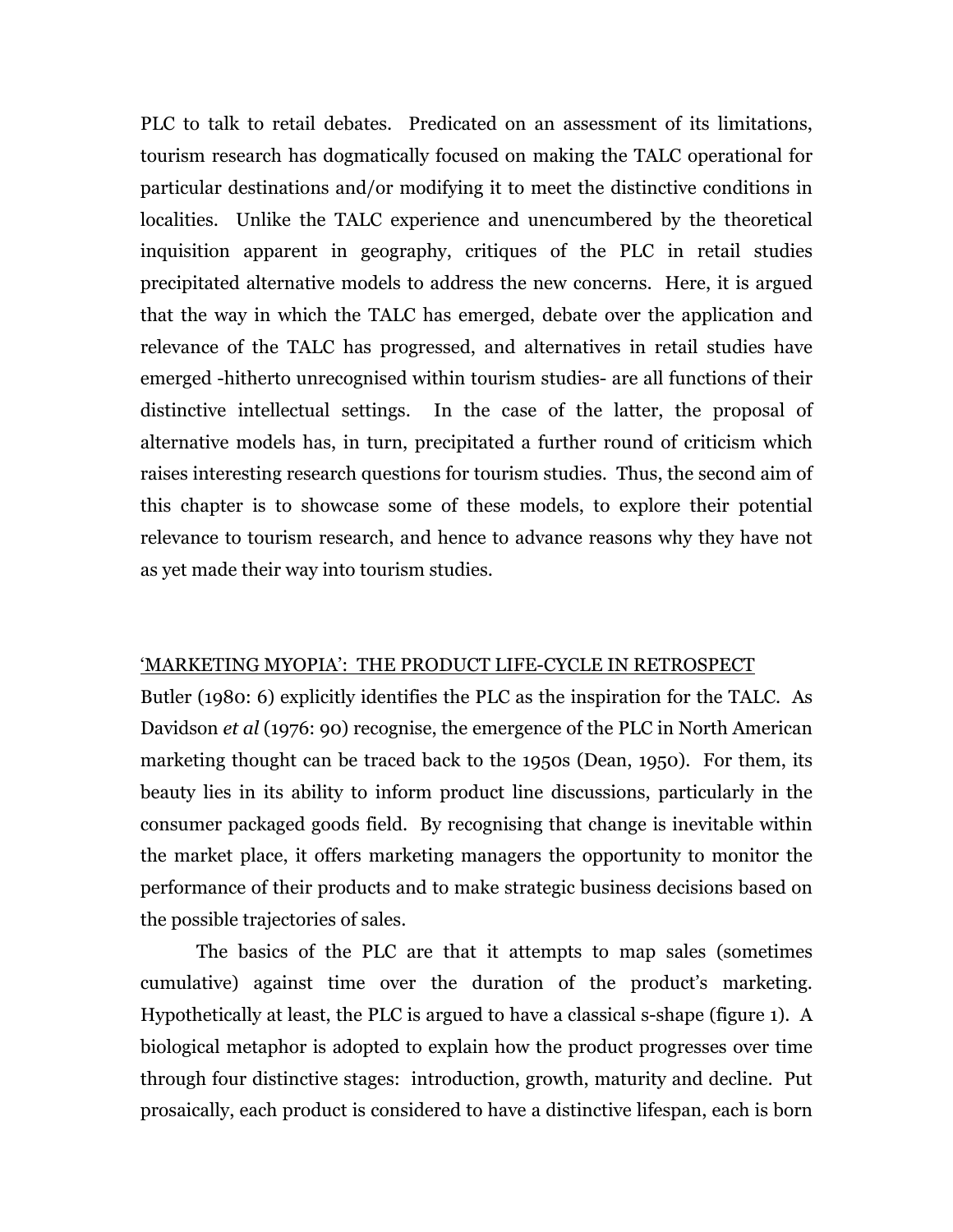(i.e. introduced), each progresses through its adolescent growth to adult maturity, each eventually stagnates and declines in the twilight of its years, and in theory at least- each product should eventually die out. As Kotler (1976: 230) puts it, 'new products are launched by companies in the hope that they will enjoy a long sweet life of growing sales and profits. Some do, but along the way many more meet all kinds of problems that threaten to end the product's career prematurely.'

In terms of the detailed mechanics of the cycle, Baker (1991: 6) notes more fully that,

'at birth or first introduction to the market a new product initially makes slow progress as people have to be made aware of its existence and only the bold and innovative seek to try it as a substitute for the established product which the new one is seeking to improve or displace.'

The precise time taken for take-off will depend on the product itself, its qualities and their appeal (or not) to the first innovative consumers. In general early progress is tardy but,

'[A]s people take up the new product they will talk about it and make it more visible to non-users and reduce the perceived risk seen in any innovation. As a consequence, a … bandwagon effect will be initiated as consumers seek to obtain supplies….and producers recognizing the trend, switch over to making the new product in place of the old. The result is exponential growth.'

While strong and continued growth is considered a virtue, inevitably all markets are finite entities and the rates of sales growth will begin to slow as the market becomes saturated. As he notes,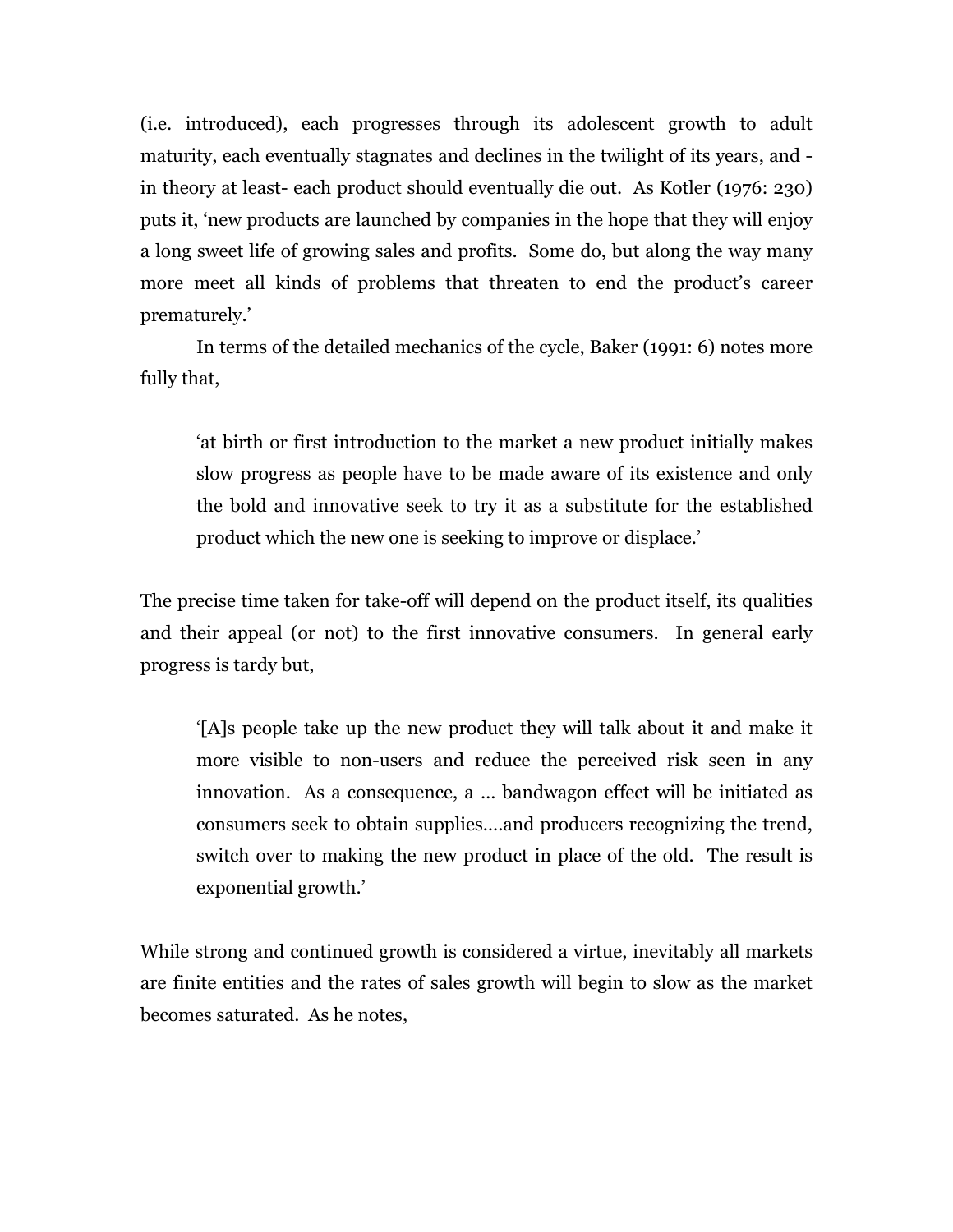'Thereafter sales will settle down at a level which reflects new entrants to the market plus replacement/repeat purchases which constitutes the mature phase of the product life-cycle.'

Profits peak in the maturity phase according to Kotler (1976: 231). In narratives of the PLC, the presence of competition is usually invoked at this stage as a precursor to a hypothesised potential decline; death, that is withdrawal from the market, is not normally considered (Kotler, 1976; Baker, 1991).

Consumers are assumed to be inherently lacking in loyalty to products and brands. In general, they are perceived to be motivated by self-interest and the desire to obtain the best deal possible. As such, they are quite willing to switch allegiances should they perceive a better deal elsewhere (Baker, 1991). Without action to maintain the product's appeal, quality and/or competitiveness a gap in the market appears which other businesses may exploit. By taking advantage of complacency through the introduction of an appealing, alternative product, the competition erodes the extant business' sales, market share and ultimately profit in that product. Where action is taken to shore up the product, this frequently takes the form of increased marketing outlay in the mature phase. Costs of this type erode the profitability of the product, but may preserve or indeed help reinvigorate sales. Somewhat inevitably, products may not be maintained indefinitely through marketing and a decline period (eventually) sets in. Sales continue in a downward drift and profits erode rapidly towards the zero point (Kotler, 1976: 231).

By invoking the metaphor of life, it is easy to be drawn into an unduly optimistic reading of the PLC as a business tool: namely, it exists to facilitate and to sustain the life of the product. One of the most frequent misuses of the model arises when businesses try to deploy the PLC as a specific predictive device (Baker, 1991). In fact, the PLC is better interpreted as a warning against complacency among marketing executives with established products and brands, or a guard against what Levitt (1960) terms 'marketing myopia'. In a stinging polemic of business practice, Levitt (1960: 47) believes the PLC embodies a 'selfdeceiving cycle'. At the heart of his criticism is that short-sighted managements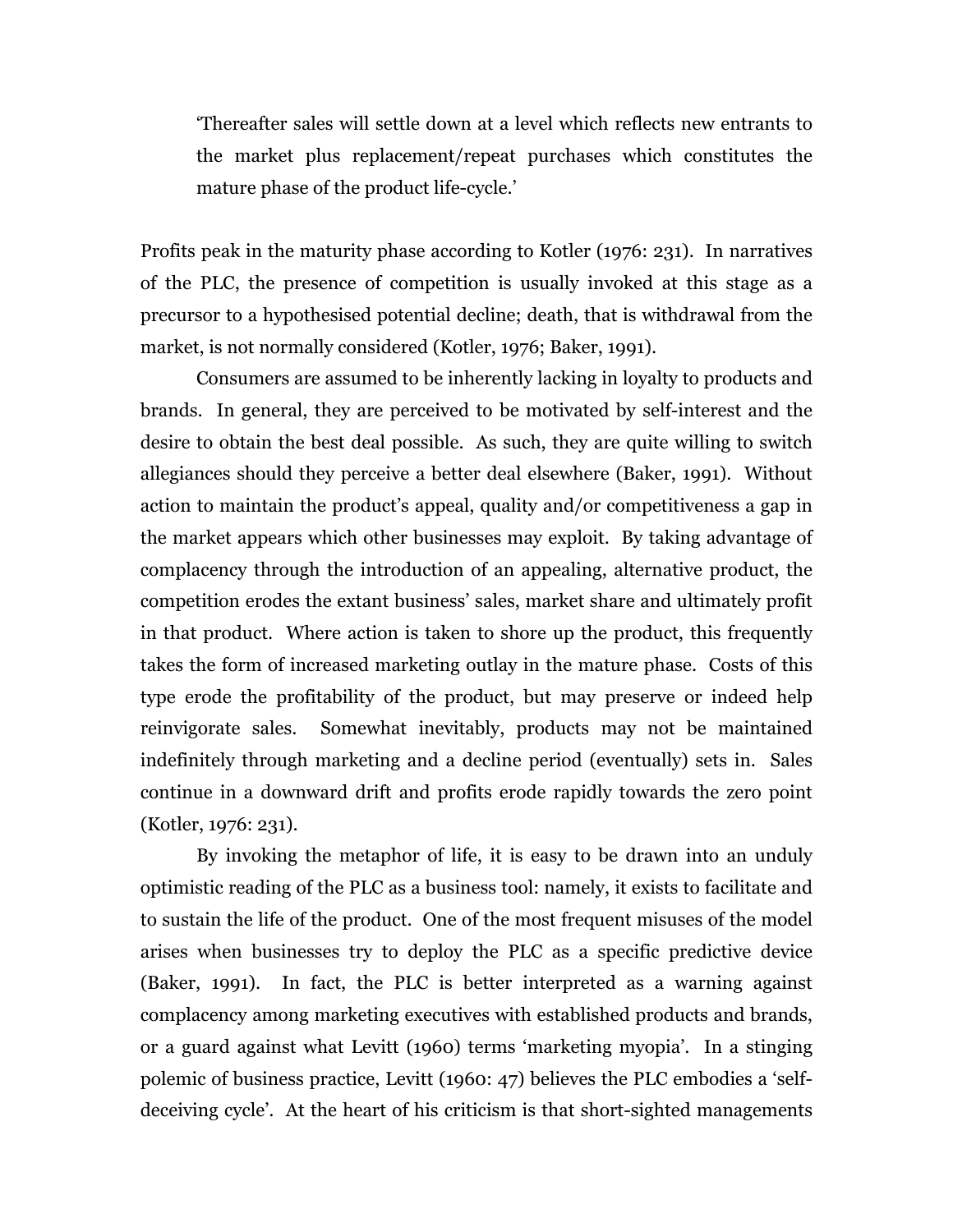threaten their businesses and that there is no such thing as a growth industry. He contends that,

'the history of every dead and dying "growth" industry shows a selfdeceiving cycle of bountiful expansion and undetected decay. There are four conditions which usually guarantee this cycle:

- 1. The belief that growth is assured by an expanding and more affluent population.
- 2. The belief that there is no competitive substitute for the industry's major product.
- 3. Too much faith in mass production and in the advantages of rapidly declining unit costs as output rises.
- 4. Preoccupation with a product that lends itself to carefully controlled scientific experimentation, improvement and manufacturing cost reduction.'

As Baker (1991: 5) notes, the second belief has never been true. However, it does point to the fact that, as a conceptualisation, the TLC implies competition and competitors in the wider market place, but these are never represented in the model explicitly. They are practically invisibly, somewhere in the background of this introspective projection of the fortunes of a solitary product by a single business. By invoking a wealth of business history exemplars Levitt contends that it is plain to see that the fortunes of many have been dictated by poor decision-making. After the struggles of introduction and stimulating growth, producers sit back and relax when they become established leaders in mature and profitable markets (Baker, 1991). They believe they know what the consumer wants. Instead of making consumer-oriented decisions, they make productoriented decisions. The latter may be more convenient for the business, but less relevant to consumers and their needs. Hence, such imperfect operations open the business to threats from competitors who are more in tune with changes in consumer demand and capable of exploiting the associated niches. This leads Levitt (1960: 45) to conclude that  $\lceil \cdot \rceil$  every case the reason growth is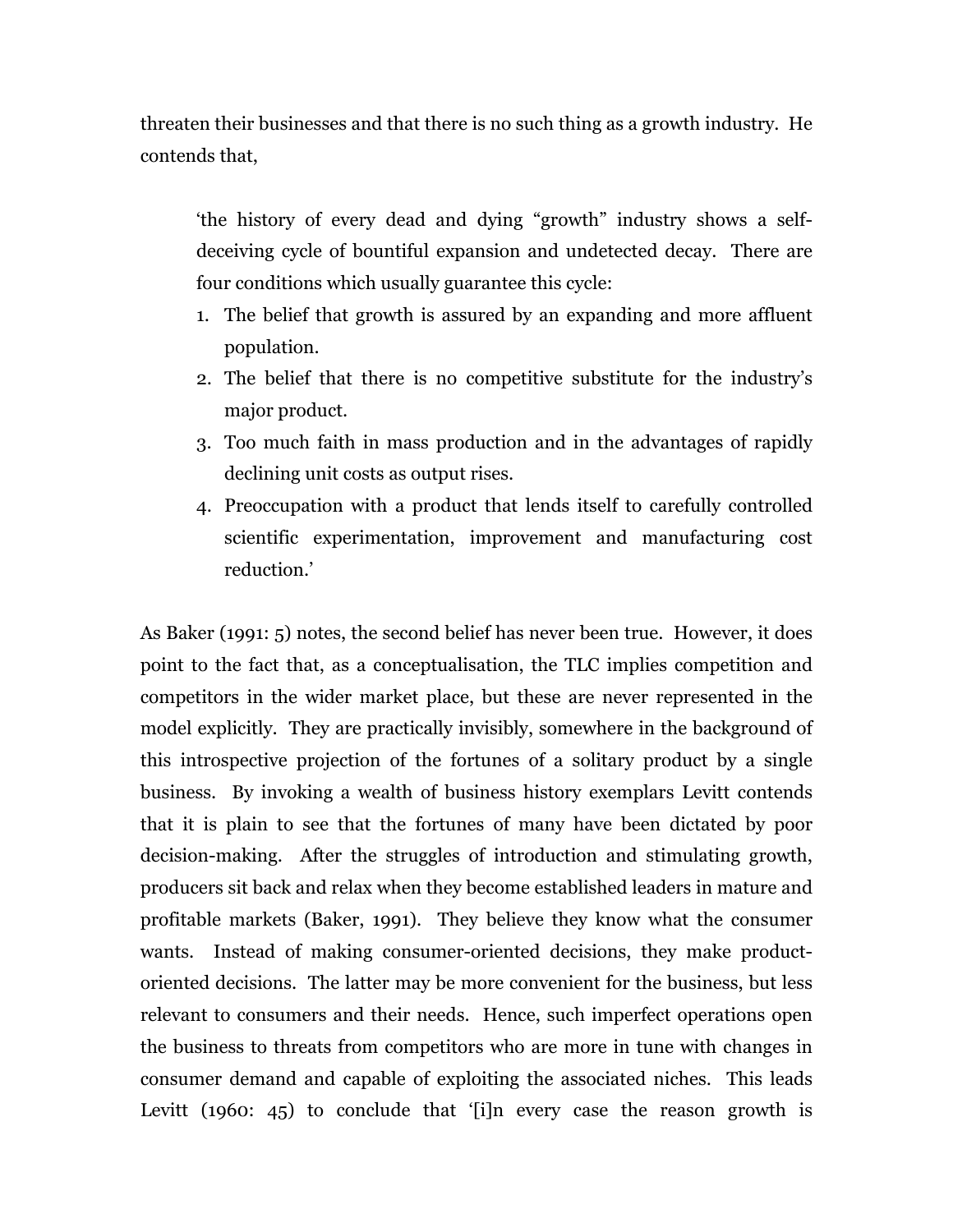threatened, slowed or stopped is *not* because the market is saturated. It is because there has been a failure of management.' (emphasis original). Charting the life of products leads him to believe that the future of the business is reliant on the quality of human organization and leadership in a business, the vision and will to succeed, and by the recognition that producing goods and services is ultimately about buying customers.

The PLC is a straightforward model but much of the critical discourse surrounding it centres on its deterministic and reductionist nature, and whether such a simple concept is capable of dealing with the complexities of the 'real world' of commerce (Cox, 1967; Polli and Cook, 1969; Dhalla and Yuspeh, 1976; Rink and Swan, 1979; Day, 1981; Bennett and Cooper, 1984; Mercer, 1993) . Given the definition of models proposed above, this may appear intrinsically tautological. Nevertheless, to recall Mann's comments, we know that all living things are born and they die, but it is the complex pathways of life in between that are most difficult to rationalise, understand and explain. The same can be said of the PLC. All products are introduced and all products will (eventually) be withdrawn. What is less certain, critics would argue, is what happens in between.

Standard appraisals question the shape of the curve, the timing of change based on the particularities of individual marketing experiences and market conditions, and the identification of the boundaries between different stages (Cox, 1967; Dhalla and Yuspeh, 1976; Kotler, 1976; Baker, 1991; table 1). More intricate rebuttals focus on the additional, implied features of the model that have to be grafted on to compensate for its inherent simplicity and thus inability to deal with different types and sizes of business (see Kotler, 1976: 237-238 ; table 2). Others note variations in strategy, marketing approach and operational context which are hidden by the simple line to denote sales versus time (Dhalla and Yuspeh, 1976; Porter, 1980). Most vociferous among the critics of the PLC, Dhalla and Yuspeh (1976) extolled their readers to 'forget the product life cycle'. Thomas (1991: 288) summarises their emphatic confutation of the PLC as exposing its inherent weaknesses in two key areas, its conceptual and operational arguments. Finally, historical evidence questions the validity of the PLC. In an early commentary on the PLC, Cox (1967) describes six different product life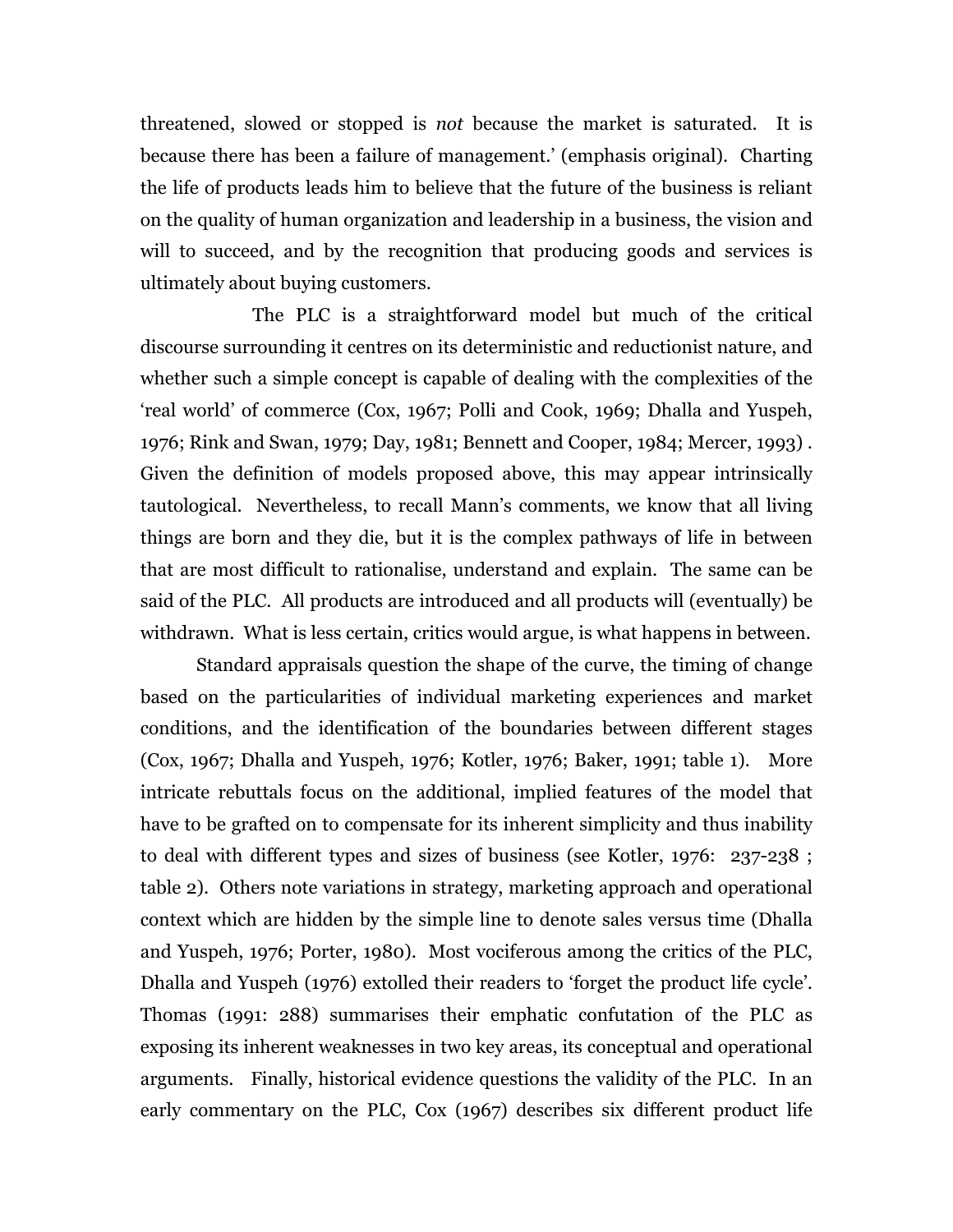cycle patterns. The most notable variant is that of the second cycle (or first recycle stage) in which sales oscillate once more. This is ascribed to a promotional push in the decline stage which rejuvenates sales (Kotler, 1976). Based on marketing evidence, Day (1981) identifies the timeless consumer product, the multiple function product, technological substitution processes, and sequentially unfolding segments as foci that have fuelled doubts on the PLC. More recently, Mercer, (1993) reveals that a two decade test of the UK leading brands does not substantiate the more abstract PLC.

### THE PROGENY OF THE PLC: SPACE, PLACE AND THE 'LIFE METAPHOR'

The TALC adapts the ideas of the PLC by assuming that particular spaces and their local characteristics, features and traits may be commodified as distinct place products to be bought and consumed by visitors and tourists of all types. According to Butler (1980: 6), the PLC has much to offer tourism through studies of destination evolution because precisely the same procedure is followed by place products as the PLC predicts so that,

'Visitors will come to an area in small numbers initially, restricted by lack of access, facilities, and local knowledge. As facilities are provided and awareness grows, visitor numbers will increase. With marketing, information dissemination, and further facility provision, the area's popularity will grow rapidly. Eventually, however, the rate of increase in visitor numbers will decline as levels of carrying capacity are reached. …. As the attractiveness of the area declines relative to other areas, because of overuse and the impacts of visitors, the actual number of visitors may also eventually decline.'

For Agarwal (1997: 67), ' the [TALC] model provides a conceptual framework for understanding change within destinations'. As is the case with the PLC, the TALC is a poor forecasting tool, but very effective for planning and control purposes (Kotler, 1976). Similarly, at the time of its appearance it had a powerful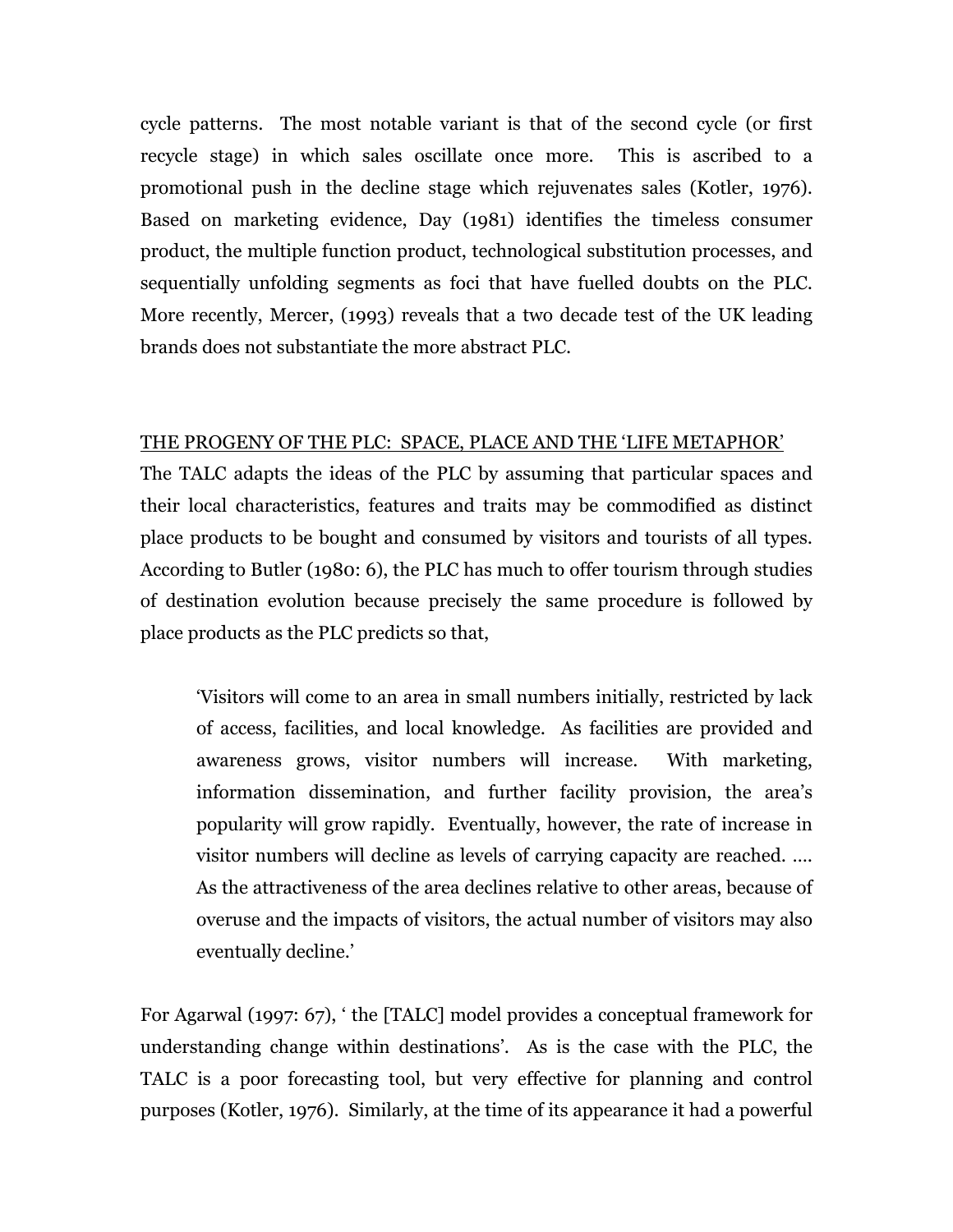message pertaining to self-deception, complacency and the inappropriateness of product-oriented delivery given the delicate position in which many destinations found themselves as the restructuring of society and economy was underway in the early 1980s

Not surprisingly due to the close correlation between the PLC and TALC, many of the same criticisms have been made of the TALC as of the PLC. Other contributions in these two volumes will describe in detail the difficulties associated with the TALC. However, suffice to say that there has been a strong body of work which has examined whether the TALC can in fact be made operational. Questions of its determinism, whether an area has to pass through all six phases, the shape of the curve, the differentiation between stages, the *exact* identification of the position at which a destination is located, the availability and application of empirical data, and the relevance of the number of visitors, not sales on the y-axis all have a familiar feel when compared with discourse on the PLC (Haywood, 1986; Choy, 1992; Cooper, 1990, 1992; Shaw and Williams, 2002). Similar criticisms have been made of the conceptual aspects of the TALC. For instance, in view of the articulated nature of the tourism 'product' and its assembled components in the spatial container that is the destination (Holloway, 1994; Hall and Page, 1999), is it appropriate to consider to try to apply a single curve? Fundamentally is the destination a single, coherent *product* that depends on the synergies among its constituent elements or is it a series of *products* in a loosely linked local configuration? Debbage (1990) notes the TALC focuses on the internal dynamics of specific resorts at the expense of external features such as the structure of the tourist industry, the market and competition from other resorts (Porter, 1980). Agarwal (1994, 1997, 2002) argues that the poststagnation phase of the curve is in need of reformulation. Instead of a discrete trajectory in post-stagnation, regeneration, rejuvenation and restructuring are on-going processes so that must be continually undertaken, and perhaps commence in a distinct 're-orientation phase' (Priestley and Mundet, 1998: 87; Agarwal, 1994). Reinvention of a single place product in this way contrasts with one of Baum's (1998) hypothesised trajectories beyond stagnation. He suggests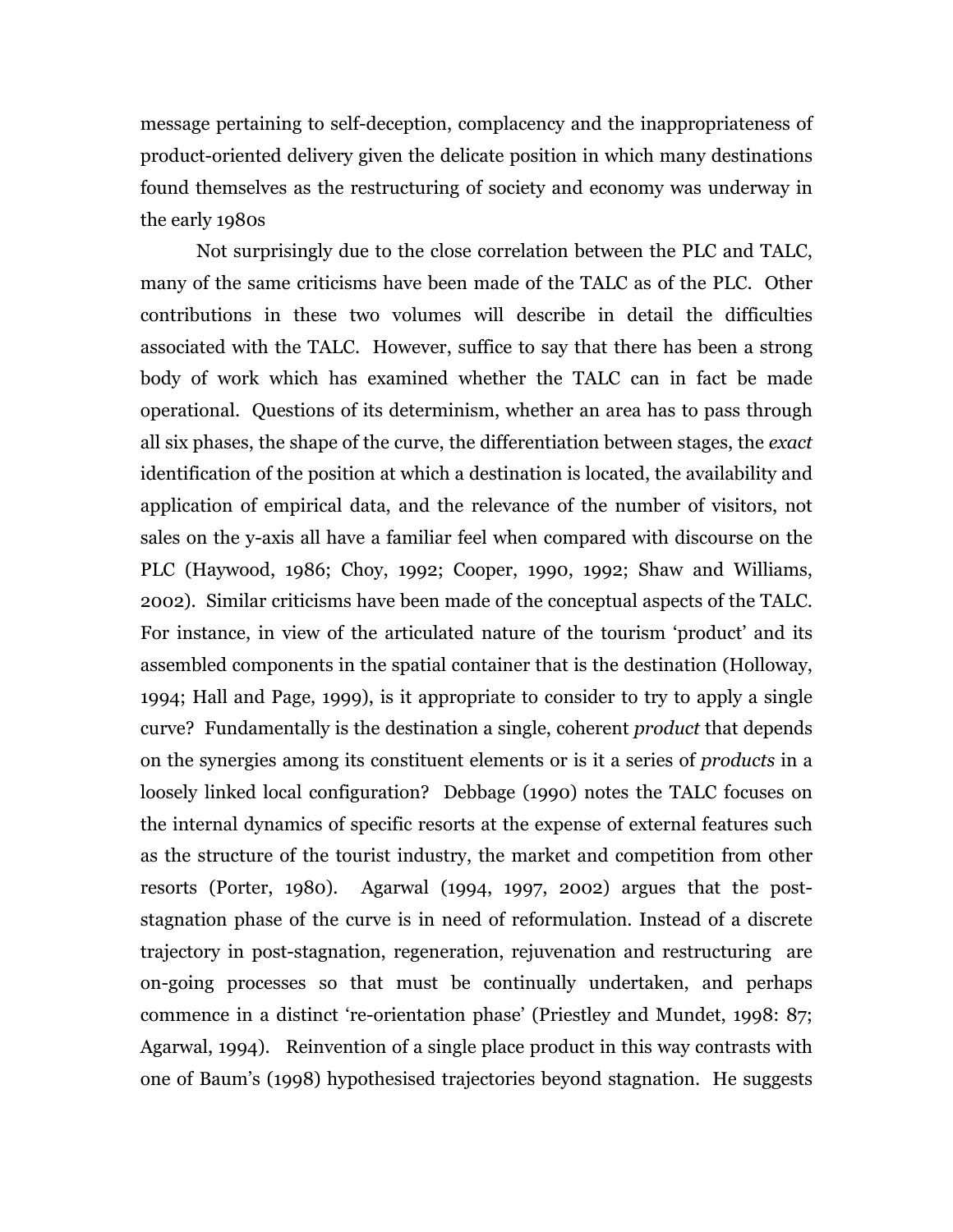that reinvention results in a series of s-shaped curves as a destination reinvents itself with a series of new products, each of which has its own life cycle.

What becomes clear from commentaries addressing the TALC is that in spite of the difficulties and shortcomings associated with this descendent of the PLC, it has been, and continues to be, one of the most enduring and frequently deployed concepts within tourism studies. As Agarwal (1997: 65) notes, this is 'despite the large volume of research reviewing the resort cycle, its validity, applicability and universality have yet to be successfully proven.' Furthermore, Prideaux (2000: 227) notes that there has only been some limited debate over whether any single model can explain tourism development (Bianchi, 1994; Choy, 1992; Prosser, 1995). To this end new forays into destination development modelling have been recently attempted to explain the unfolding temporal fortunes of tourism spaces (Prideaux, 2000; Weaver, 2000). However, over the last two decades the TALC has been breathtakingly dominant in our understanding of unfolding tourism place products of different types.

Why this should have been the case is an immensely difficult question. One answer is that in a self-fulfilling logic, the basic simplicity of the model as a representation has engineered its appeal to a great many readers and, as Weaver (2000: 217) implies, its contentiousness borne of its simplicity has inspired a great many commentators to devote their academic labours to its authentication, albeit without categoric acceptance or rejection. Notwithstanding the value of corroboration, it is curious that criticism has been highly introspective and sharply focused on the model itself rather than its relative merits versus possible alternatives. It is clear that tourism academics have been aware of the misgivings of the PLC in the marketing literature (cf. Prideaux, 2000 and Hart *et al*, 1984). As such, they must have been aware that marketing scientists have attempted to advance product theory and concept further. None the less, there have been precious few attempts to build on recent progress in marketing to further the tourism agenda.

Such tactics place tourism studies at odds with the approach taken in retail studies. There the PLC has been used a means to explore the lifecycle of retail organizations (or 'retail institution' to use North American terminology) such as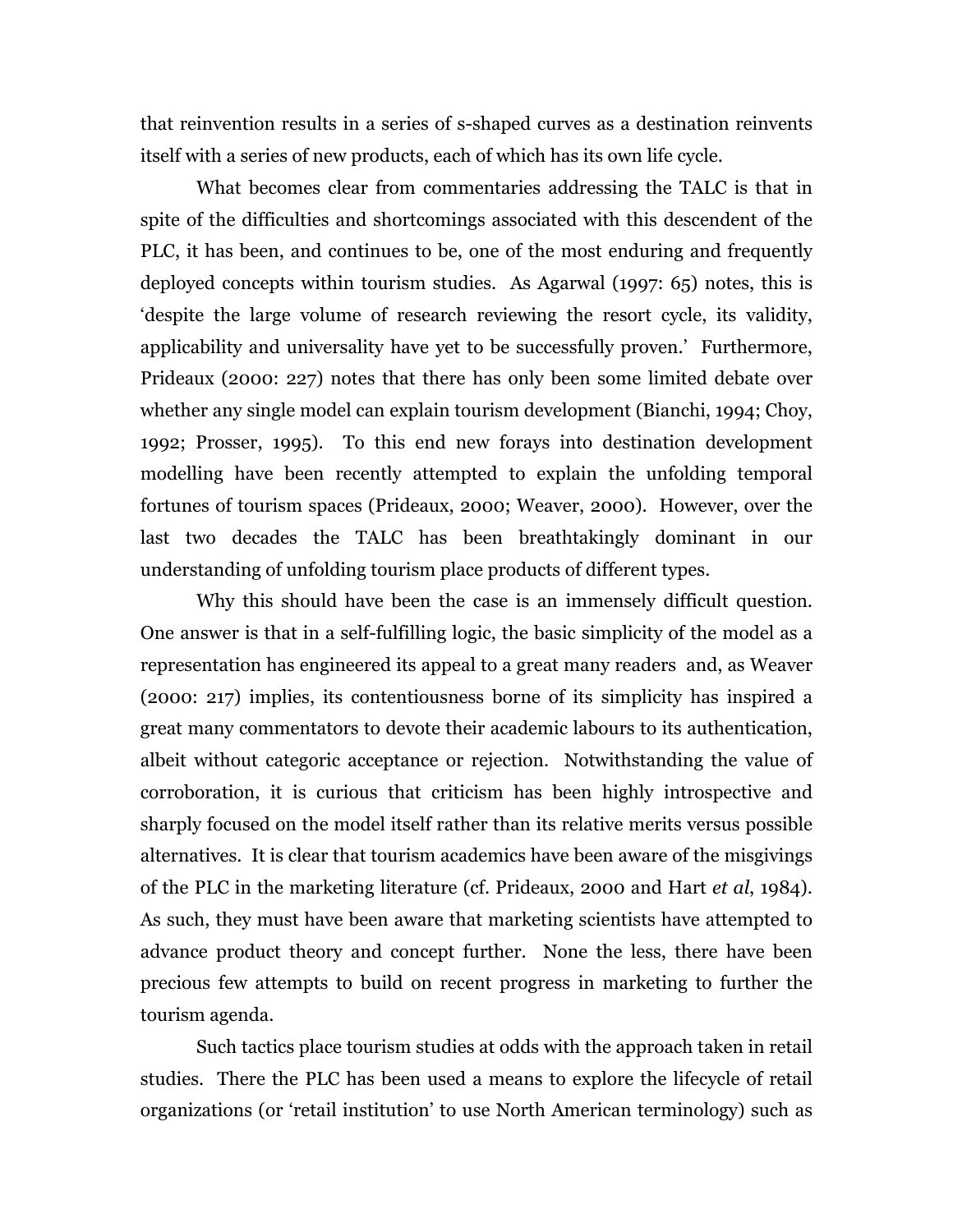supermarkets, discount stores, and department stores. Faithful to the PLC, Davidson *et al* (1976: 90-91) identify a 'retail life cycle' (RLC) for each institution comprising the four very similar stages of 'early growth', 'accelerated development', 'maturity' and 'decline'. In this conceptualisation the retail institution becomes the proxy for the product and, like the products they represent, the institutions pass through an identifiable life cycle. Herein lies the similarity with the commodification of place in tourism. A retail organisation merchandises a number of products under roof; that is, similar in concept at least to the resort, it bundles a number of items together in one contained, bounded space and it is this assembly that functions to attract (or not) customers. The product is actually the space and place, the territory occupied by the retail organisation as well as the meaning and importance attached to it by the consumer. Product as institution, just as destination as product, evolves and the internal characteristics of the product are refined to their final mature format (cf. Baum, 1998: 170). Just as the economic fortunes and physical manifestation of the destination reflect its popularity among visitors and tourists, the commercial destiny and its nature and form reflect its acceptance and usage by consumers. Further extensions of the retail life cycle and other similar models teased out their geographical connotations (Brown, 1987). As a retail organisation develops towards maturity, it changes its locational preferences to occupy prime sites to reflect its commercial omnipotence. As decline sets in and the retail organisation is challenged by a successor spatial shift takes place. The prime site of the current retail organisation may not correspond with the locational preferences of the new thrusting competition leading to a diversion of trade and contributing to a loss of profitability. As Knowles and Curtis (1999) demonstrate, precisely such a scenario of spatial shifting has been played out in the geography of mass tourism consumption and production in post-War Europe.

#### WHEEL OR CYCLE? SAME DIFFERENCE?

The retail life-cycle is frequently invoked as an alternative to the 'wheel of retailing'. Originally devised by Malcolm McNair (1958), the 'wheel of retailing'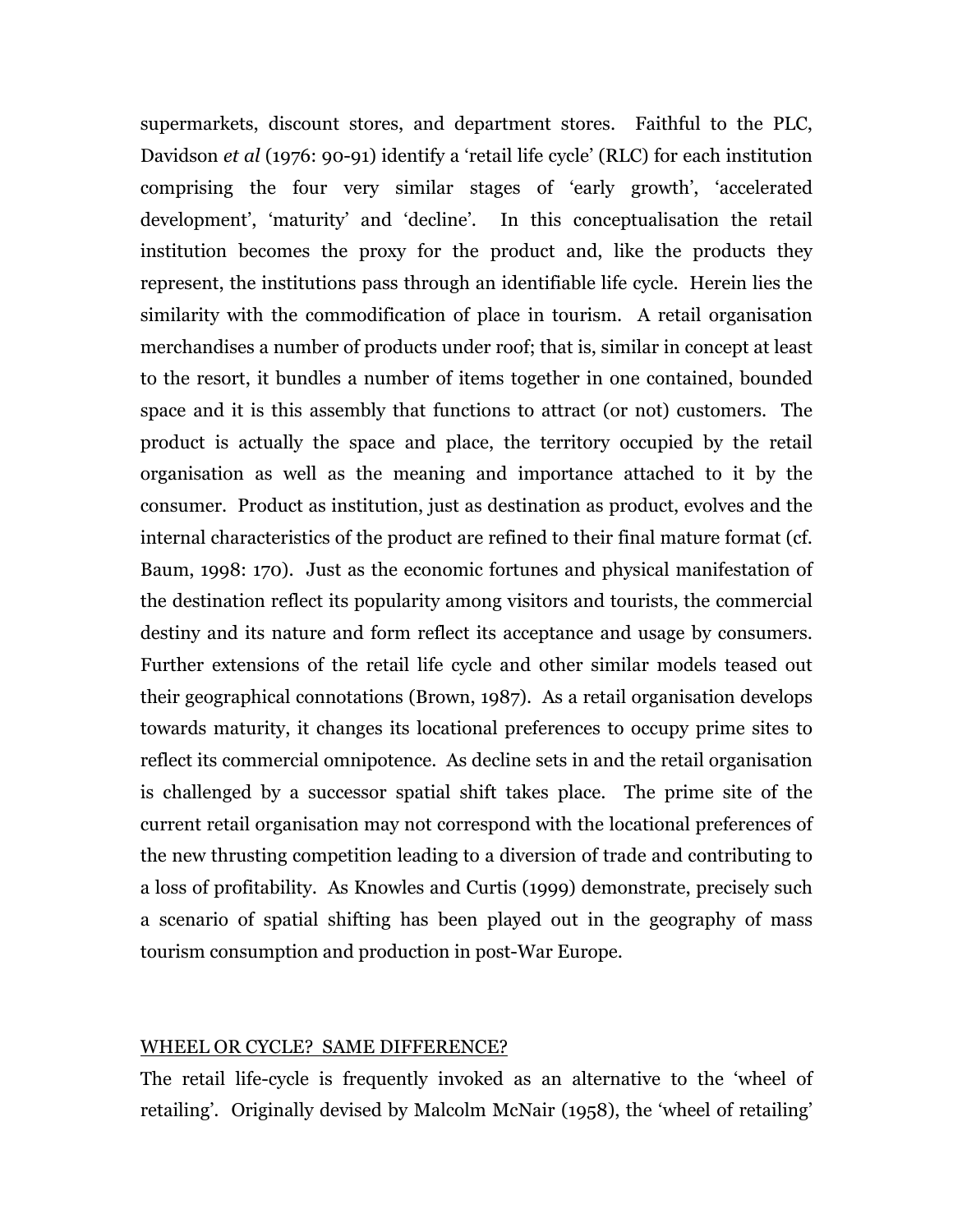postulates that a retail institution starts life as a cut-price, low-cost, narrow margin operation which subsequently 'trades up'. Improvements in display, more prestigious premises, increased advertising and the provision of credit, delivery and many other customer services all serve to drive up expenses, margins and prices. Eventually they mature as high-cost, conservative and 'top heavy' institutions with a sales policy based on quality goods and services rather than price appeal. This effectively creates a niche for the next low-cost innovator. And so the wheel turns, albeit that the 'predecessor' remains in the market, its fortunes waning as those of its 'successor' continually improve (Brown, 1988: 16).

At face value there are certain basic similarities between the RLC and the wheel. Both are essentially deterministic models and rely on the self-deception of complacency. Both suggest that a particular organisational format will eventually run its course after passing through a distinct sequence of changes. They imply that early penetration into the market is slow, that how the concept is brought to the market will influence uptake and growth among the consumer base, and that profitability is strained towards the end of the cycle. Additional services are provided which assume an understanding (false as it transpires) of the market's needs which open niches for the next wave of innovators (N.B. the wheel assumes consumers are precise sensitive primarily). Each identifies embeddedness and implies that an inability to respond to change effectively precipitates decline in both relative and ultimately absolute measures. Together they imply a spatial shift in the location of the principal consumption paradigm. However, there are also key differences. Price and its variation over time are central ideas of the wheel but feature less prominently in the RLC and PLC models. Similarly, at each stage of the wheel there is a different relationship between price and nonprice competitive measures. Last, and by no means least, the revolution of the wheel is highly dependent on the outcomes of entrepreneurial decisions. Without human agency retail institutions would not emerge, individual businesses would not grow, and decisions about the future would not have to be faced. Unlike the PLC, the RLC and the TALC, the entrepreneur is placed at the heart of the processes of innovation and change.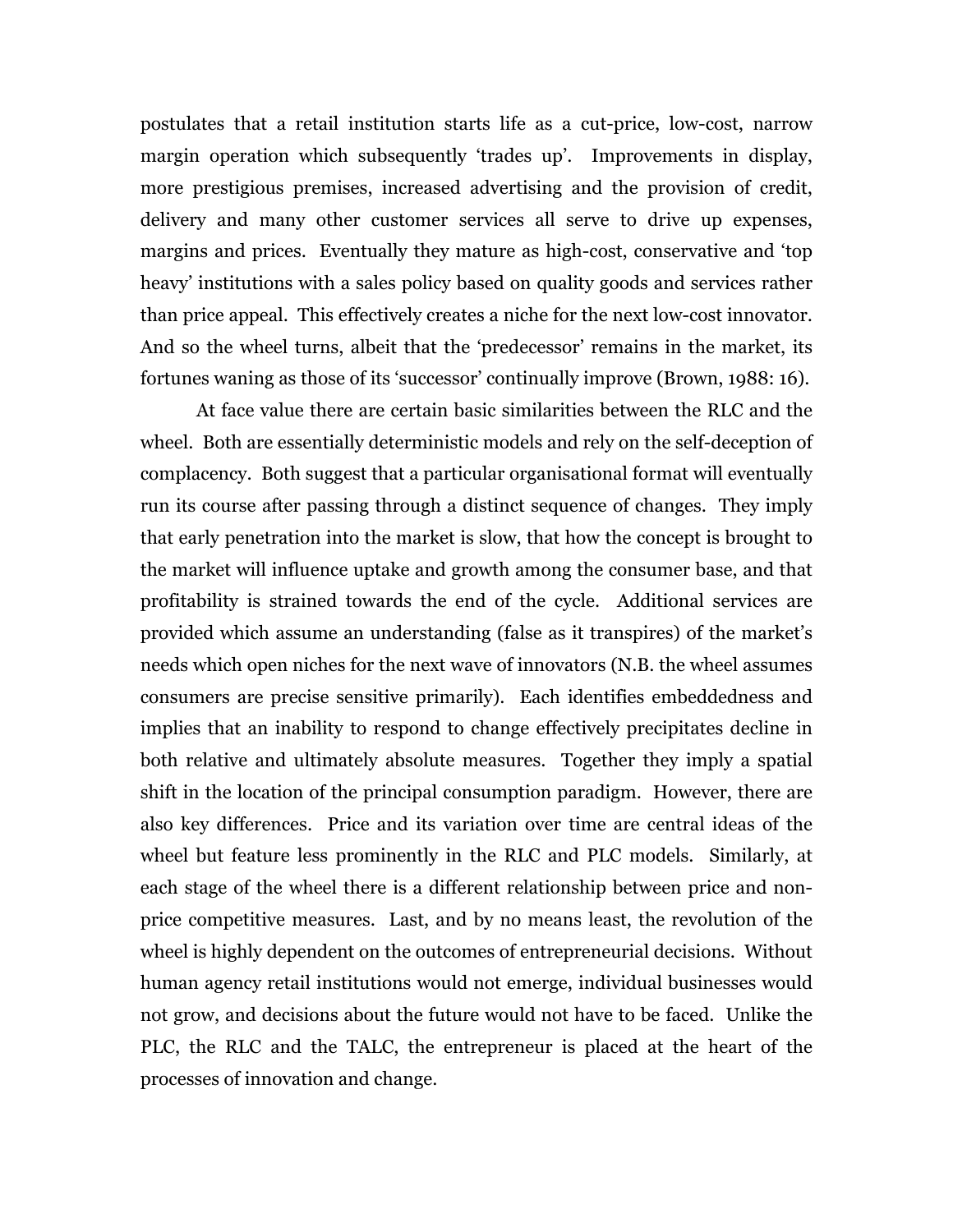The wheel is not without critics. Davidson *et al* (1976) argue that it is as difficult to make the wheel operational as the life cycle. Like Hollander (1960, 1980), they also note that historical evidence points to several retail institutions which start their life on a high-cost basis. Within Europe some innovatory forms in their earliest stages adopted non-price competitive measures that are supposed to be characteristic of the maturation process (Coles, 1999a, 1999b). Hollander (1960) thus questioned the universality of the concept as well as the causes for trading up. Brown (1988: 19) identifies two strands: a secular view which sees trading up as a natural and enlightened response to growing consumer affluence and increased demand for a wide range of goods and services; and a competitionoriented view that interprets the process as a defensive mechanism whereby nonprice measures are used as a means of creating differential advantage to ward off competition from other businesses in the sector. For all these criticisms, like the PLC and RLC before it, Brown (1998: 19 and 30-31) contends that 'most commentators concur that McNair's hypothesis is valid' and 'one of the five most influential concepts in marketing thought.'

There are fragments of evidence of the wheel operating in existing work on resort evolution, although it is not recognised as such. Baum (1998) suggests that the reinvention of the resort marketing mix to reach new consumer groups may require the total abandonment of the traditional marketing paradigm in favour of an alternative. Some commentators would suggest that reinvention is best represented as an extension or even a second cycle on an extant line (Agarwal, 1997). This, though, implies the current product (i.e. place) is being reinvented which may be disputed. In fact, inspired by criticism of the PLC not advocacy of the wheel, Baum (1998) notes a different set of place characteristics are being bundled together to produce an entirely new, discrete commodity and hence a subsequent sigmoidal curve should be added to the TALC model to denote the subsequent product. An alternative reading here would be that the wheel is revolving based on intra-destination differentiation. An old, tired, unappealing and uncompetitive concept is being superseded (not annihilated) by a new, fresh product. This process is being driven by innovators who recognise the weaknesses in the preceding concepts as an opportunity to enter the market with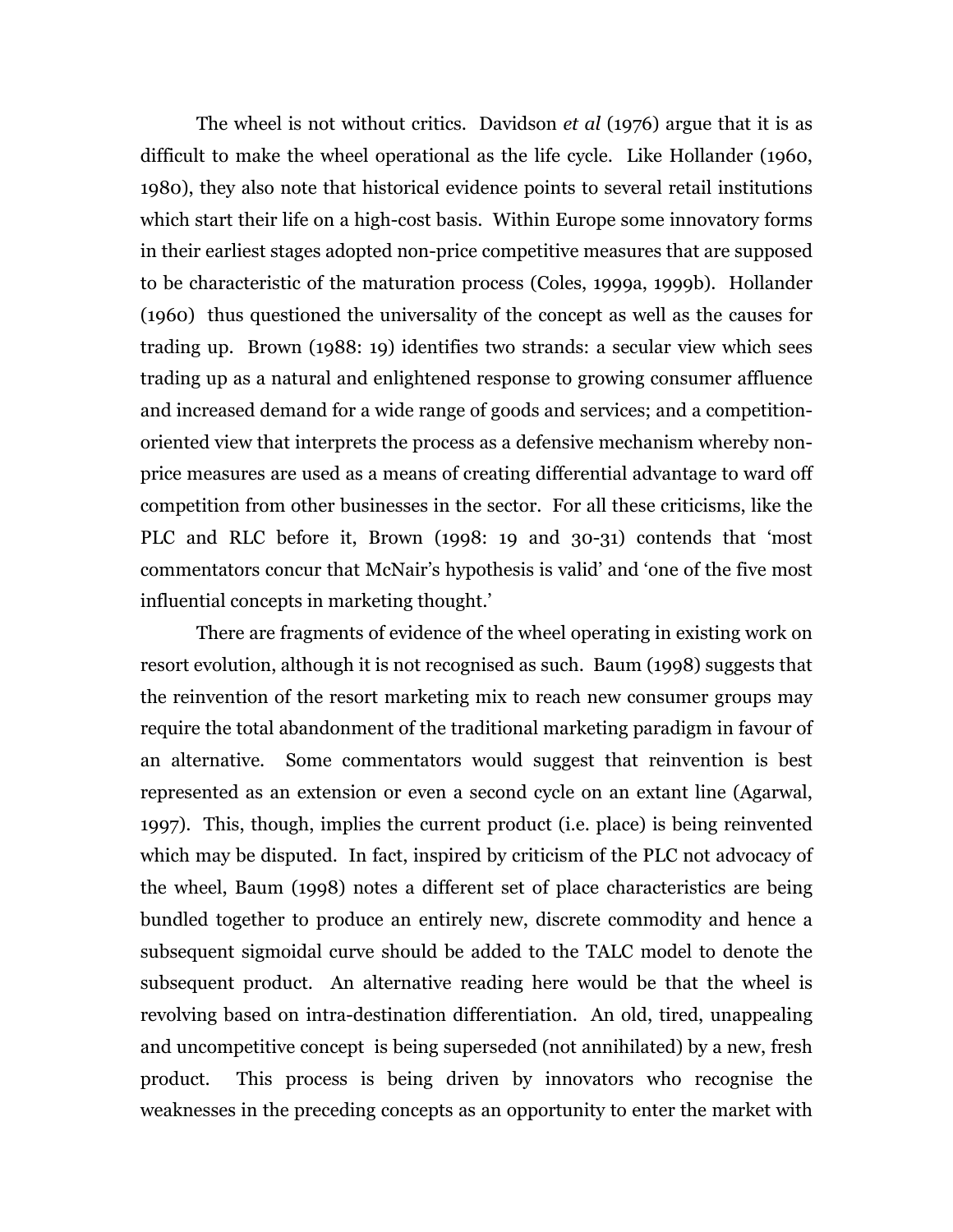new, more appealing and entirely different products. Furthermore, spatial shift may be in evidence as the settings for the components of the new product may not be the same as for the traditional paradigm.

# FROM 'WHEELS' TO DIALECTICS AND HYBRIDS: IN SEARCH OF OTHER LONG LOST RELATIVES

Alongside the less conspicuous retail accordion (cf. Hart, 1999), which postulates retail institutions oscillate between general-specific-general merchandising formats, the wheel and RLC form a group of ideas that contend that change takes place in an oscillatory pattern and is characterised by the recurrence of earlier patterns (see also Benson and Shaw, 1999). Intense debate within marketing science and retail studies has focused on two other distinctive categories of theories: the environmental and the conflictual (Markin and Duncan, 1981; Brown, 1987, 1988).

The former refer to the influence on organisational features of the operating milieu, while the latter propose that new retail institutions are in fact the outcome of inter-institutional competition. Both these categories and the respective ideas have their champions and detractors. Environmental theories are valued for their ability to incorporate changes in the economic, demographic, social, cultural and technological conditions are reflected in the retail system and manifested in the evolution of the retail institution (Brown, 1987: 182). In contrast, conflict theories recognise that very few institutional innovations in retailing have been met without protest and dissention. Faced by such a challenge retail institutions must respond or risk failure. Gist (1968) calls for a dialectical theory of retail evolution where an existing 'thesis' is challenged by an 'antithesis' so that a 'synthesis' emerges from the melding of the two. The synthesis becomes the thesis for the new round of negotiation and so the dialectic continues to revolve (Brown, 1987: 189-190). From this process of establishment and challenge, entirely new, hybrid forms of retail institution emerge.

Similarities exist in the assumptions of the theoretical strands. Indeed, attempts have been made to integrate the strands to produce new hybrid forms of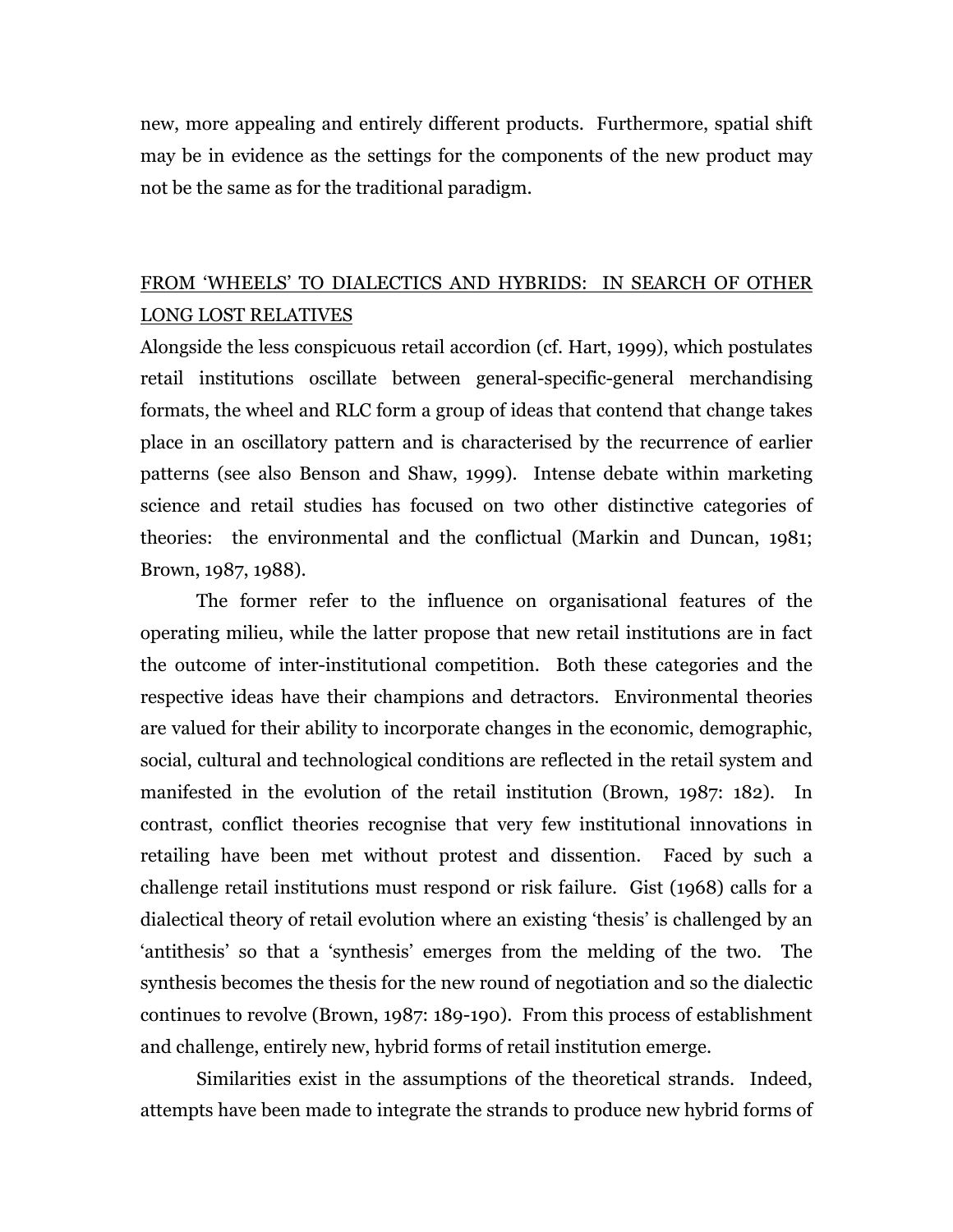theory. For instance, Brown (1988) explores the permutations and possibilities of integrate the various categories because on their own none of the categories or the individual ideas are capable on their own of offering a complete explanation of retail institution change (cf. Prideaux, 2000 above). This sentiment is echoed by Evans *et al* (1993) who argue that an open systems approach is a unifying perspective through which to view theories of retail change (cf. Roth and Klein, 1993).

#### DISCUSSION: WHY HASN'T PANDORA'S BOX BEEN OPENED BEFORE?

Detailed testing of such retail marketing ideas in a tourism context is yet to take place (and this is not the context in which to start the process). Evidence can be located to underscore their relevance in advancing our understanding of destination trajectories over time. However, their value extends beyond assembling temporal and spatial chronicles of the destination. From an epistemological perspective, they suggest that retail studies has adopted a more progressive and thorough approach to modelling place and space as product. In fact, Brown (1988) argues that there has been a 'wheel of the wheel of retailing' as explanation of institution change started off with simple propositions (the wheel and RLC), became more intricate and detailed, and in turn this gave way once again to more simple representations as they became academic vogue.

Given the not insignificant level of debate over the modelling of retail evolution, it is curious that these ideas have not as yet been systematically explored in tourism research. Three main reasons immediately propose themselves. First, as discussed above, the highly contestable nature of the model has lent itself heavily towards sustained discussion and analysis. Second is the changing nature of tourism studies. To parallel an expansion in interest in the 1990s, the research agenda has progressed to explore the panoply of issues associated with the late-twentieth century restructuring of society, culture and economy, the new, alternative modes of tourism consumption this have precipitated, and the unfolding outcomes and impacts of change. In relative terms, resort management and destination evolution are not as conspicuous as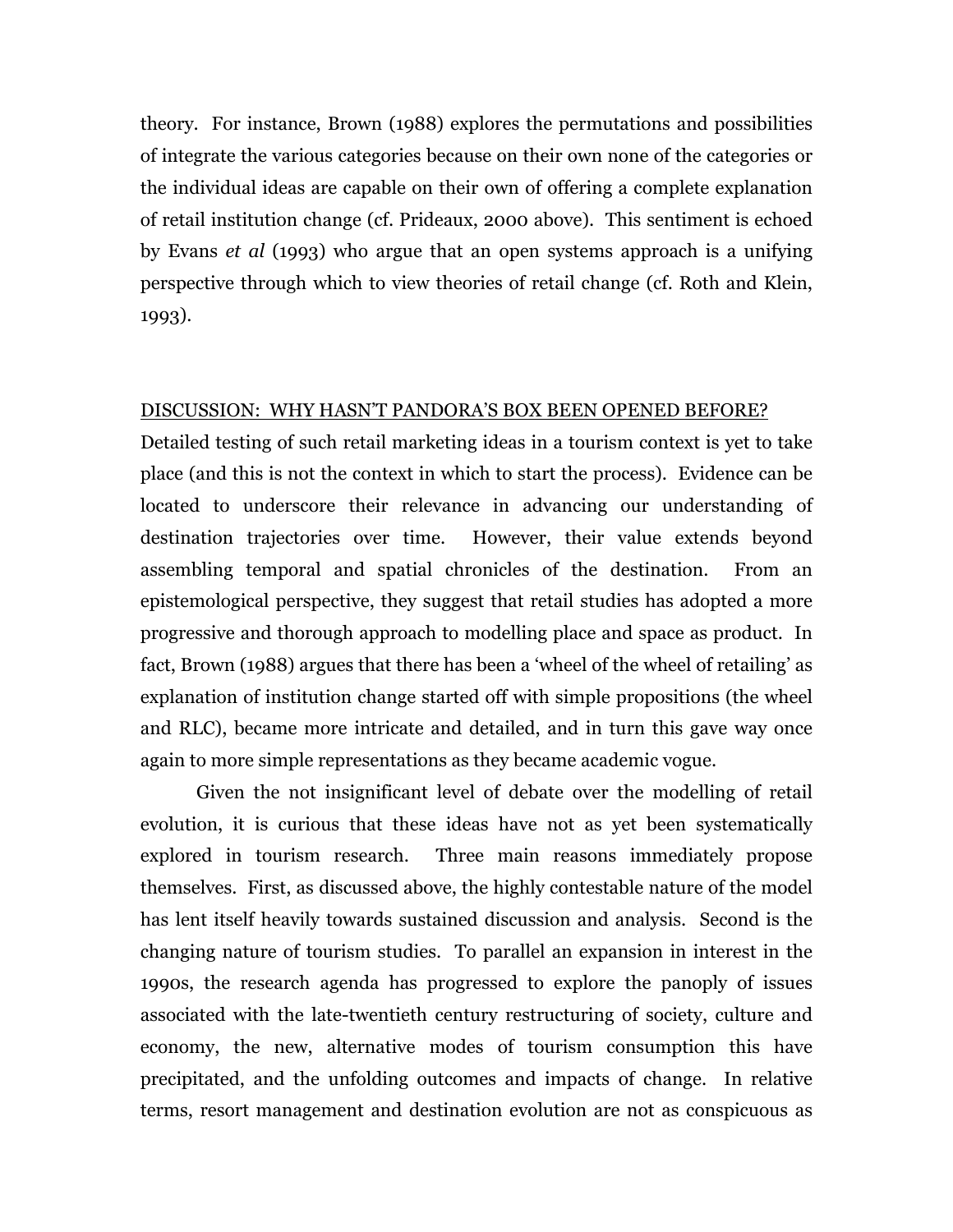they once were. The stagnation of British resorts in particular during the 1980s as a result of shifting social, cultural and economic conditions (environmental theory?) forced the TALC towards the forefront of the agenda (Williams and Shaw, 1998). Due to its implications for resort management, the TALC retained its relevance at a time when the model-based approach was being abandoned as a mode of enquiry for policy-oriented research especially in (human) geography. In the 1990s the sustainable tourism paradigm and its attendant intellectual baggage has dominated academic discourse in no small measure. While the TALC may have application in understanding some aspects of the sustainable tourism management (WTO, 1998; Swarbrooke, 1999), for the investigation of many additional modes of consumption it has only marginal relevance. Equally, other models, were they to have been abridged from marketing science would have had only limited relevance to the programme of the 1990s.

And finally, such alternatives have not been of a sufficiently high profile in marketing science and retail studies to force tourism research workers to take note of them. As this chapter has indicated, modelling organisational change became a major topic in retailing during the late 1980s and early 1980s. This was, however, a time when the TALC was courting strenuous debate within tourism over its applicability and intricacies, and hence an ideal moment when they could have been accessed by tourism discourse. However, this was also a time when the first signs of an epistemological change within retail studies manifested itself. Models of commercial space and place of this type are still frequently applied and taught in retail management programme. Nevertheless, new modes of understanding were evolving, driven not least by further paradigm shift within retail geography. In keeping with the development of geography more widely, Wrigley and Lowe (1996) argued that a model-based approach was incongruous with the imperatives of the late twentieth-century world. Simple supply-side explanations were inadequate. Rather, they proposed, and continue to advocate (Wrigley and Lowe, 2002), the abridgement of ideas from the socalled 'new economic' and 'new cultural' geographies of the late 1980s and 1990s into retail research. In short, these pursue more aggressively such themes as corporate culture and interests in the manufacture of major sites of consumption;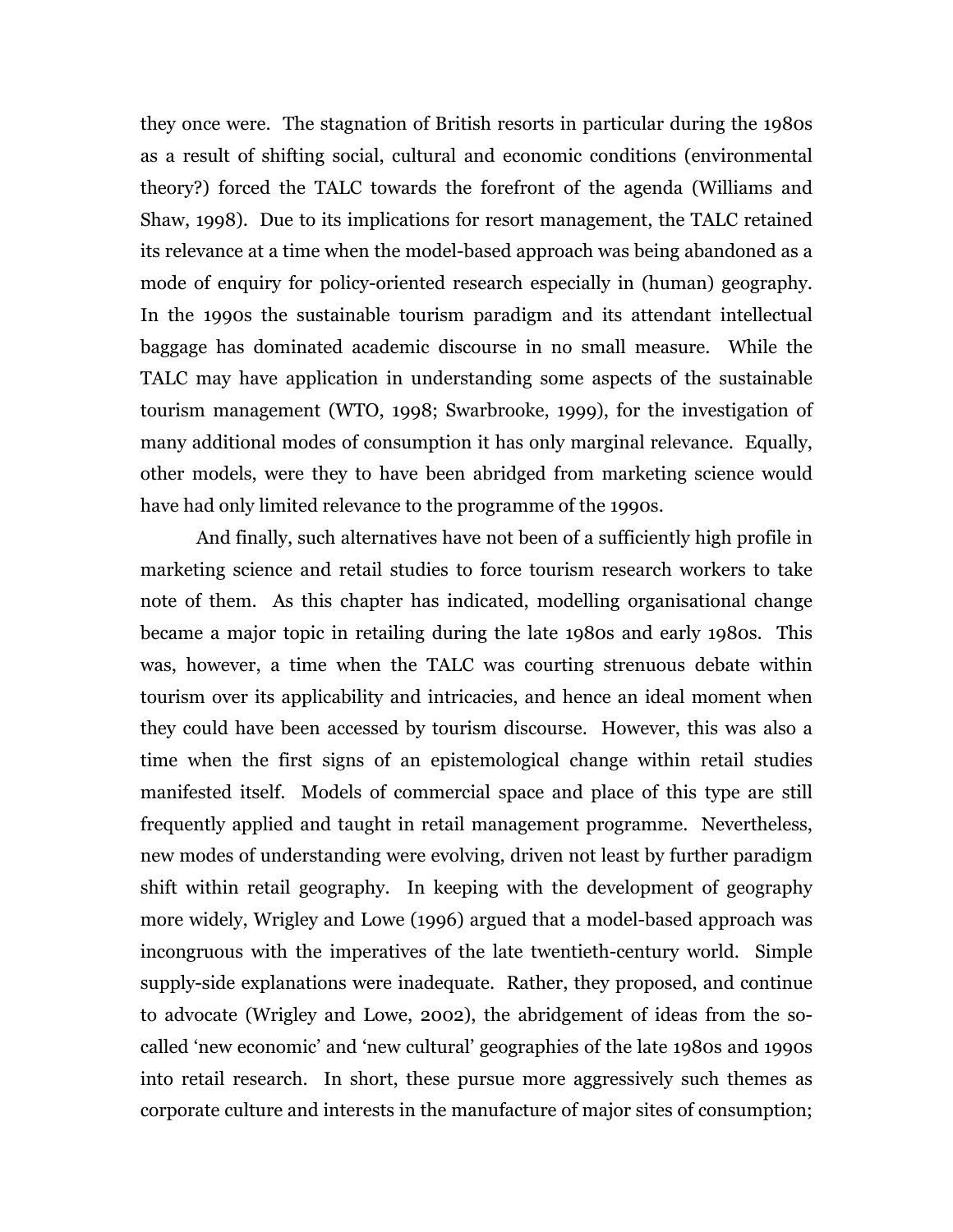the spatial switching of retail locations; the persistence of under-performing stores; the sub-optimality of retail spaces and the reasons, often cultural, behind them; and the political economy of supply chains with their associated policy contexts and implications (Wrigley, 1992, 1998; Langston *et al*, 1997, 1998; Wrigley and Lowe, 1996; 2002).

Perversely, the new agenda in retail studies does warn of the limitations of models and hence their potential adaptation for tourism research. However, the possible adaptation of these newer ideas themselves should not go unnoticed. Why do small- and medium-sized enterprises stay in business when so many of them are so obviously sub-optimal in performance? Lifestyle entrepreneurship may be one explanation (Ateljevic and Doorne, 2000); emotional and historic family ties may be another (Baum, 1998: 170). However, could it be because they have no exit strategy and/or that they are locked into the resort because of their sunk costs (Wrigley, 1992, 1998)? Do resorts in their current constellation exist not for positive reasons but as a consequence of highly embedded private capital that can't be released; that is, practically through a social tourism of production in which their marginal operation becomes a *de facto* ersatz for the welfare state? Exit has been discussed by Baum (1998). However, his interpretation views exit as part of a destinations exit portfolio, an element of a strategy recommended and facilitated in a top-down fashion by governors on local economy and society. Although this view has merit, the integration of these new critical approaches into tourism analysis would help develop a much fuller understanding of the embeddedness and endurance of sites of tourism 'consumption'. Top-down structural approaches may provide the first impetus towards wholesale change but ultimately it is individual businesses that will have to disengage with tourism to enable systemic exit to become a more realistic outcome.

#### CONCLUSION: OPENING PANDORA'S BOX?

For more than two decades since its first appearance the Tourism Area Life Cycle model has been a highly conspicuous feature of tourism enquiry. It has been the subject of many an academic paper and a proliferation of theses, dissertations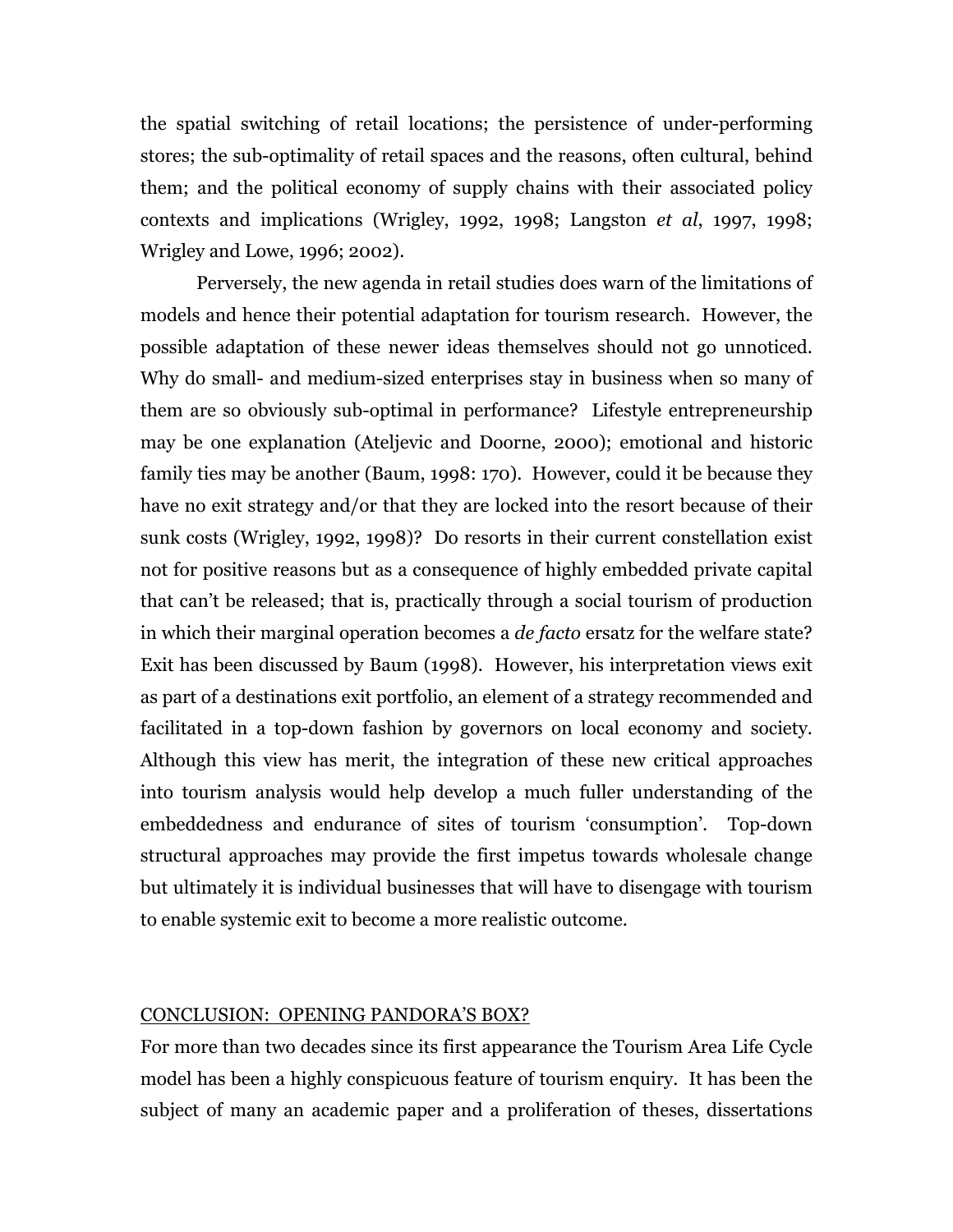and course papers at doctoral, master's and undergraduate levels. As with all good models, it is a neat simplification of a complex reality. Published towards the end of the golden age of model building in human geography, it adroitly takes concepts from marketing science on the development and longevity of products and adapts them to the production, evolution, transformation of tourism space. As this chapter has demonstrated, if Butler's approach were to be repeated now, there are several models of product and institutional evolution and development from marketing science and retail studies that have as much, if not in some cases more, to offer the study of the unfolding temporal and local features of the tourism place commodity. For instance, as capable as the TALC may be, it lacks consideration of price in the changing life stages of the resort; it relegates the importance of individual human agency and entrepreneurship in resort change; it struggles to integrate external (environmental) influences on destination outcomes; and it flounders when trying to explain the presence of alternative types of tourist experience in the traditional mass tourist destination where a dialectic reading may offer greater insight. Moreover, in an almost Popperian sense, as models of institutional change have been rejected in new approaches to retail studies in the 1990s, there exists the possibility of capitalising on fresh, new perspectives on space, place and consumption to explore the trajectories of tourism destination development.

That Butler's approach hasn't been repeated may be a function of the model itself, the debate it has provoked, and wider disciplinary transformations. The latter raises two broader sets of concerns about tourism research. The first is that many of the grand and celebrated ideas in tourism (as well as recent, innovative ones) are frequently divorced from their temporal and disciplinary origins and contexts. In subjects such as geography and sociology, there have been repeated attempts to trace the intellectual antecedents of contemporary research. Current insight and modes of enquiry in all their complexity are understood to one degree or another to be a consequence of the rise, decline and/or persistence of particular philosophies, theories, concepts, practices, methods and approaches. Questions of how, why and where particular ideas originate offer insights not only into why they emerged, but also why other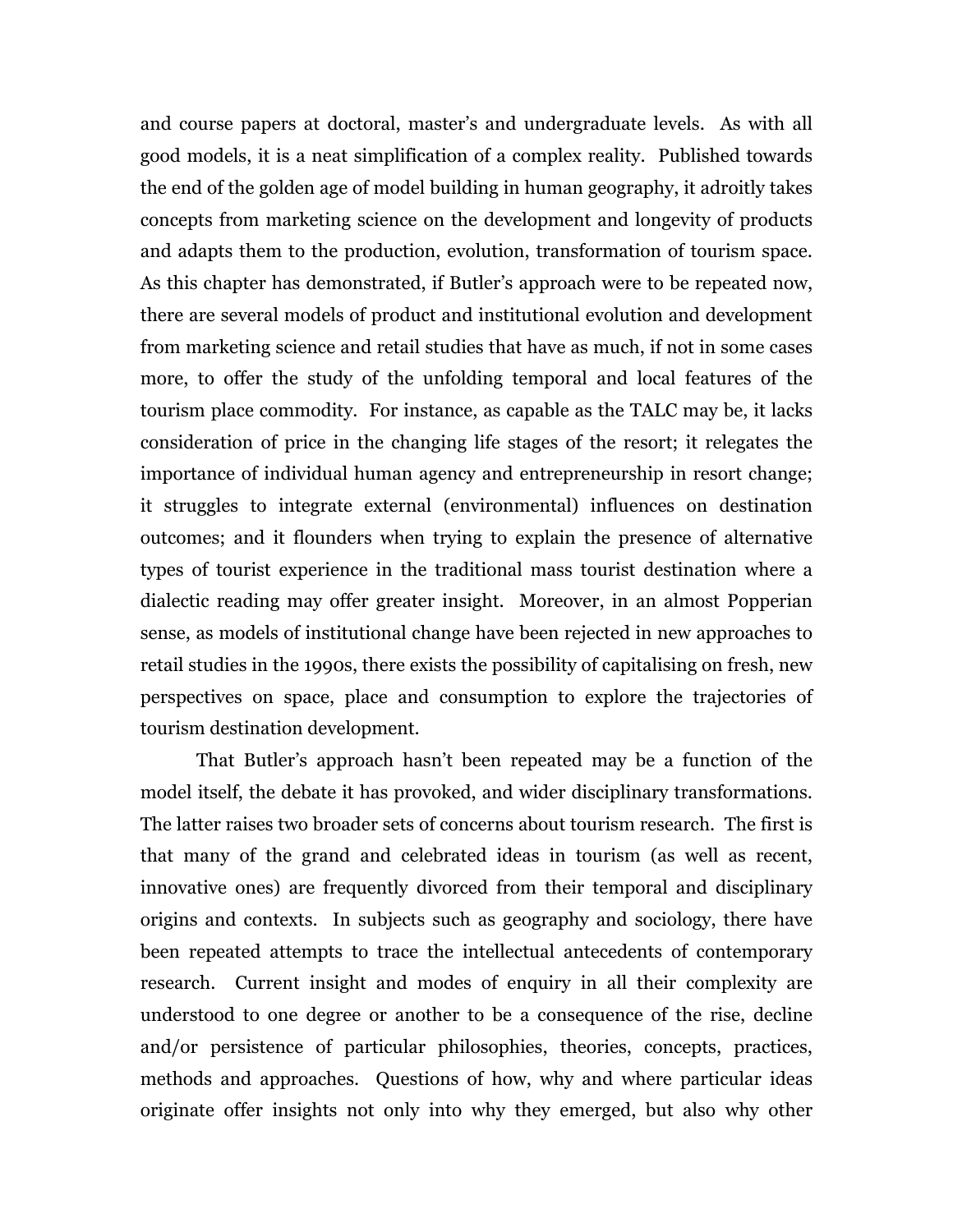developments took place perhaps instead or in tandem. A forensic course is pivotal here. The TALC appeared at a transitional moment in (human) geography, when model-building was becoming unfashionable, and when other issues and approaches were being advocated in its place. These same circumstances did not affect other disciplines. Alternatives were proposed to the PLC, but given the development of tourism studies more generally and geography more especially, these have not as yet made their way into tourism discourse. Thus, in order to understand the construction and setting of tourism knowledge, it is crucial to develop a deeper understanding of the outside 'genealogical' influences from other disciplines. Quite frequently the origins of tourism knowledge are taken for granted.

As a second concern, there is a worrying lack of integration and crossfertilisation of ideas between tourism studies and retail studies. This is simply not just a parochial plea to consider alternative models and formulations to the TALC model. Given the diverse bloodlines cutting through its intellectual genealogy, it is somewhat unexpected that tourism has not drawn more heavily from retail studies. Ideas from new economic geography agenda have started to permeate their way into tourism more widely (cf. Ioannides and Debbage, 1998) and destination research in particular (Agarwal, 2002). In contrast, their adaptations in retail geography have been remarkable for their absence. This shortcoming is compounded by the observation that the relationship between tourism, shopping and leisure is read –rightly or wrongly- as practically axiomatic (Coles, 2003). In spite of the multiple dimensions associated with tourism shopping events, there has been an unwillingness to explore them in favour of other more fashionable thematic 'priorities'. As demonstrated by the limited corpus on the topic, the relationship between tourism, shopping and leisure is far from straightforward (cf. Timothy and Butler, 1995), and it lacks a full treatment of retailing (Coles, 2003). Thus, there seems little doubt that in the future ideas from retail geography may help progress our understanding of tourism spaces and places.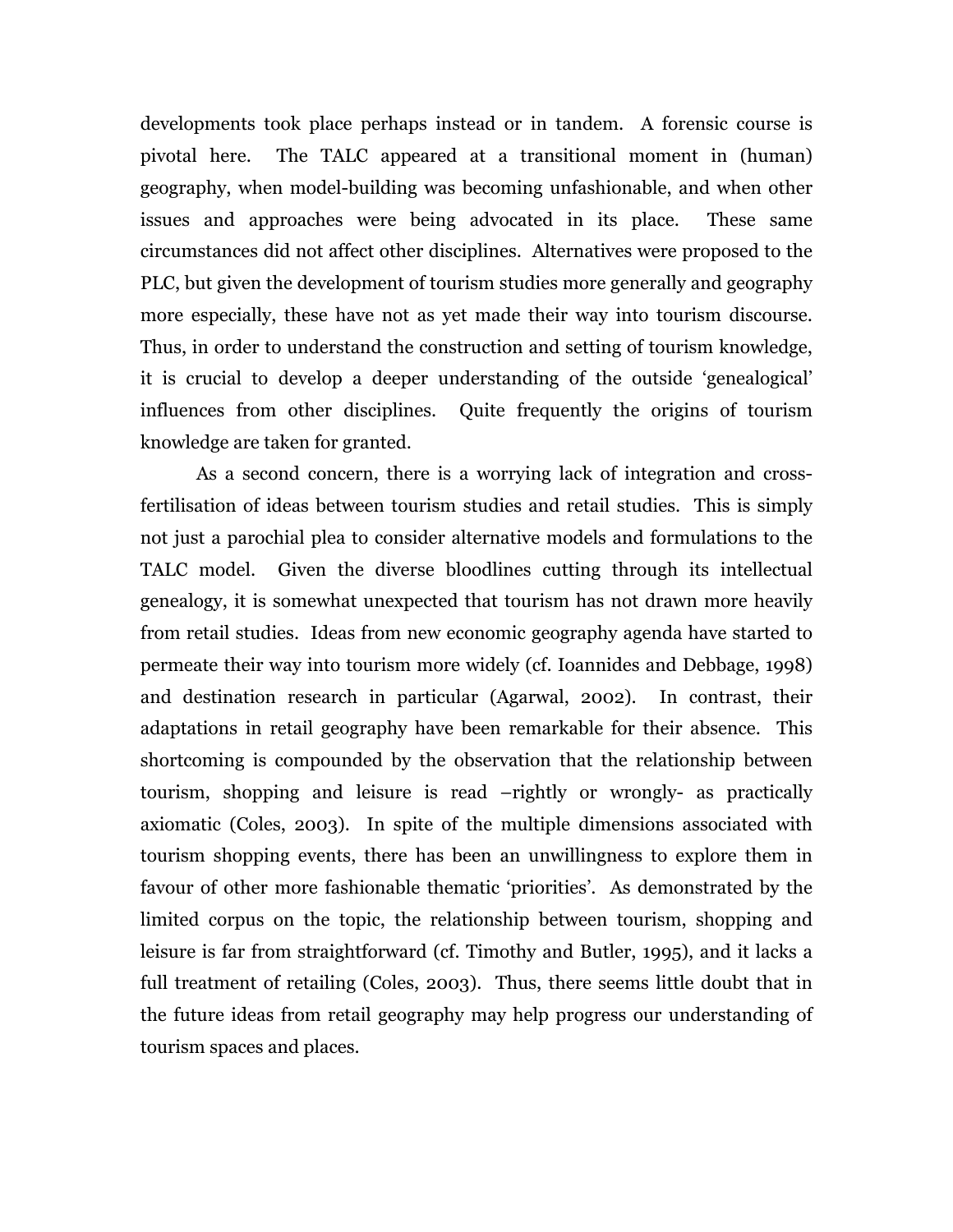REFERENCES

- **Agarwal, S.J.** (1994) 'The resort cycle revisited: implications for resorts.' in, C. Cooper and A. Lockwood (eds.) *Progress in Tourism, Recreation and Hospitality Management* Volume 5. London, Belhaven: 191-208
- **Agarwal, S.J.** (1997) 'The resort cycle and seaside tourism: an assessment of its applicability and validity.' *Tourism Management* 18(2): 65-74
- **Agarwal, S.J.** (2002) 'Restructuring seaside tourism: the resort lifecycle.' *Annals of Tourism Research* 29(1): 25-55
- **Ateljevic, I. and Doorne, S.** (2000) 'Staying within the fence: lifestyle entrepreneurship in tourism.' *Journal of Sustainable Tourism* 8(5): 378- 92
- **Baker, M.** (1991) 'One more time what is marketing?' in, M. Baker (ed.) *The Marketing Book.* Oxford, Butterworth-Heinemann, 2nd Edition: 3-9.
- **Baum, T.** (1998) 'Taking the exit route: extending the Tourism Area Life Cycle Model.' *Current Issues on Tourism* 1(2): 167-175
- **Bennett, R.C. and Cooper, R.G.** (1984) 'The product life cycle trap.' *Business Horizons* 27 (Sept-Oct): 7-16
- **Benson, J. & Shaw, G.** (eds) (1999) *The Retailing Industry Volume I: Persepctives and the Early Modern Period.* London, I.B. Tauris.
- **Bianchi,** (1994) 'Tourism development in resort dynamics: an alternative approach.' in C.P. Cooper and A. Lockwood (eds.) *Progress in Tourism, Recreation and Hospitality Management.* Chichester, Wiley: 181-193
- **Britton, S**. (1991) 'Tourism, capital and place: towards a critical geography.' *Environment and Planning D: Society and Space* 9: 451-78
- **Brown, S.** (1987) 'Institutional change in retailing: a geographical interpretation.' *Progress in Human Geography* 11(2): 181-206
- **Brown, S.** (1988) 'The wheel of the Wheel of Retailing', *International Journal of Retailing,* 3(1): 16-37.
- **Butler, R.W.** (1980) 'The concept of a tourist area cycle of evolution: implications for the management of resources.' *Canadian Geograph*er 24:5-12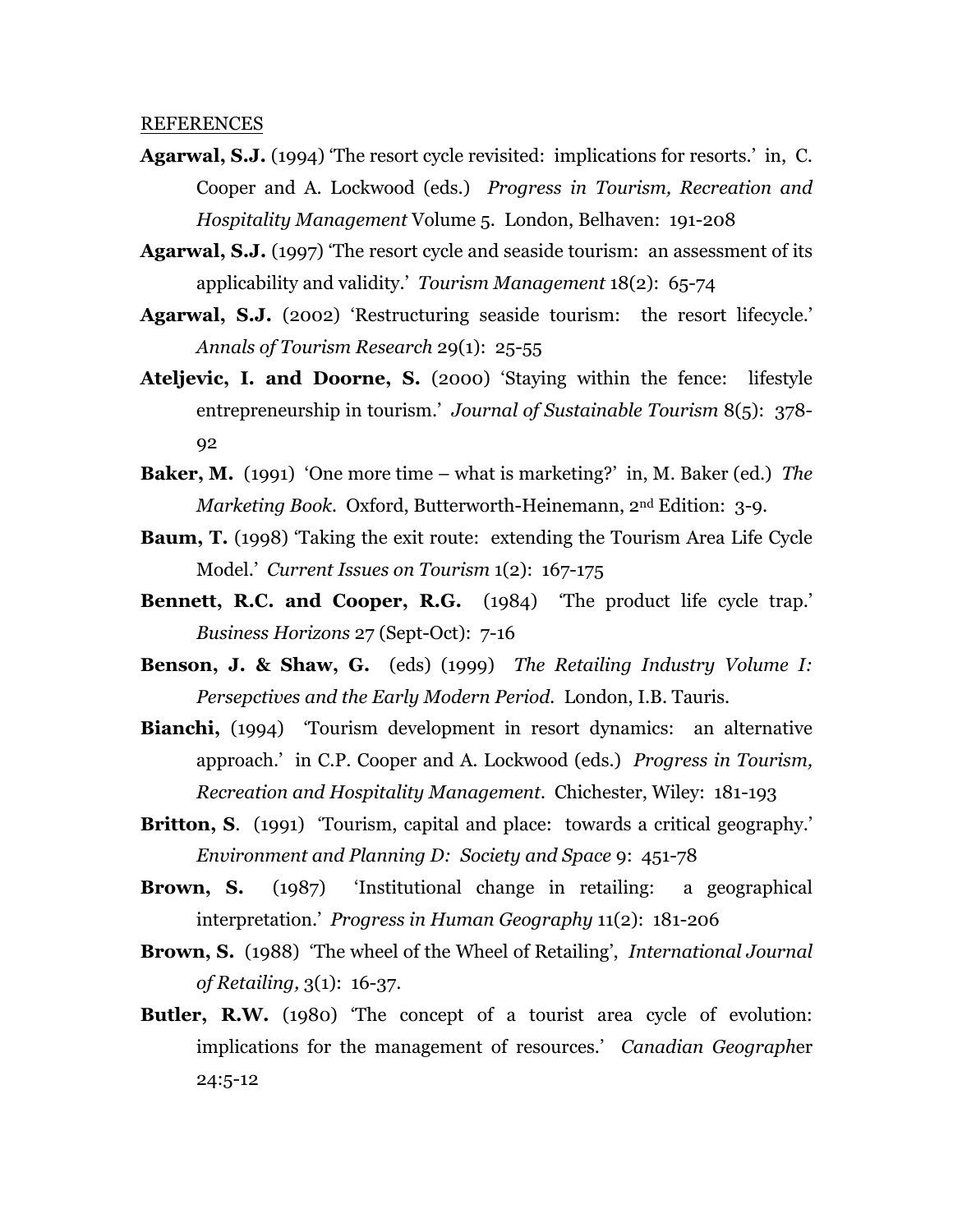- **Chorley, R. and Haggett, P.** (1967) (eds.) *Models in Geography.* London, Methuen.
- **Choy, D.L.** (1992) 'Life cycle models for Pacific island destinations.' *Journal of Travel Research* 30:26-31
- **Cloke, P., Philo, C. and Sadler, D.** (1991) *Approaching Human Geography. An Introduction to Contemporary Theoretical Debates.* London, PCP.
- **Coles, T.E.** (1999a) 'Competition, contested retail space and the rise of the German department store, c.1870-1914.' *International Review of Retail Distribution and Consumer Research* 9(3) (1999): 275-290.
- **Coles, T.E.** (1999b) 'Department stores as innovations in retail marketing in Germany: some observations on marketing practice and perception in the Wilhelmine Period.' *Journal of Macromarketing* 19(1) (1999): 34-47.
- **Coles, T.E.** (2003) 'Tourism, shopping and retailing: an axiomatic relationship?' in: **Hall, C.M., Lew, A. and Williams, A.M.** (2003) *A Companion to Tourism.* Oxford, Blackwell, forthcoming.
- **Cooper, C.** (1990) 'The life cycle concept and tourism.' Unpublished Conference Paper, *Tourism Research into the 1990s*, University of Durham (cited in Shaw and Williams, 2002).
- **Cooper, C.** (1992) 'The life cycle concept and strategic planning for coastal resorts.' *Built Environment* 18: 57-66.
- **Davidson, W.R., Bates, A.D. and Bass, S.J.** (1976) 'The retail life cycle.' *Harvard Business Review* 54 (November-December): 89-96
- Day, G.S. (1981) The product life cycle: analysis and applications issues.' *Journal of Marketing* 45 (Fall): 60-7
- **de Kadt, E.** (1979) *Tourism: Passport to Development.* Oxford, Oxford University Press.
- **Dean, J.** (1950) 'Pricing policies for new products.' *Harvard Business Review*, November-December: 45-53
- **Debbage, K.** (1990) 'Oligopoly and the resort cycle in the Bahamas.' *Annals of Tourism Research* 17: 513-27
- **Dhalla, N.K. and Yuspeh, S.** (1976) 'Forget the Product Life Cycle concept.' *Harvard Business Review* 54 (January/February): 102-12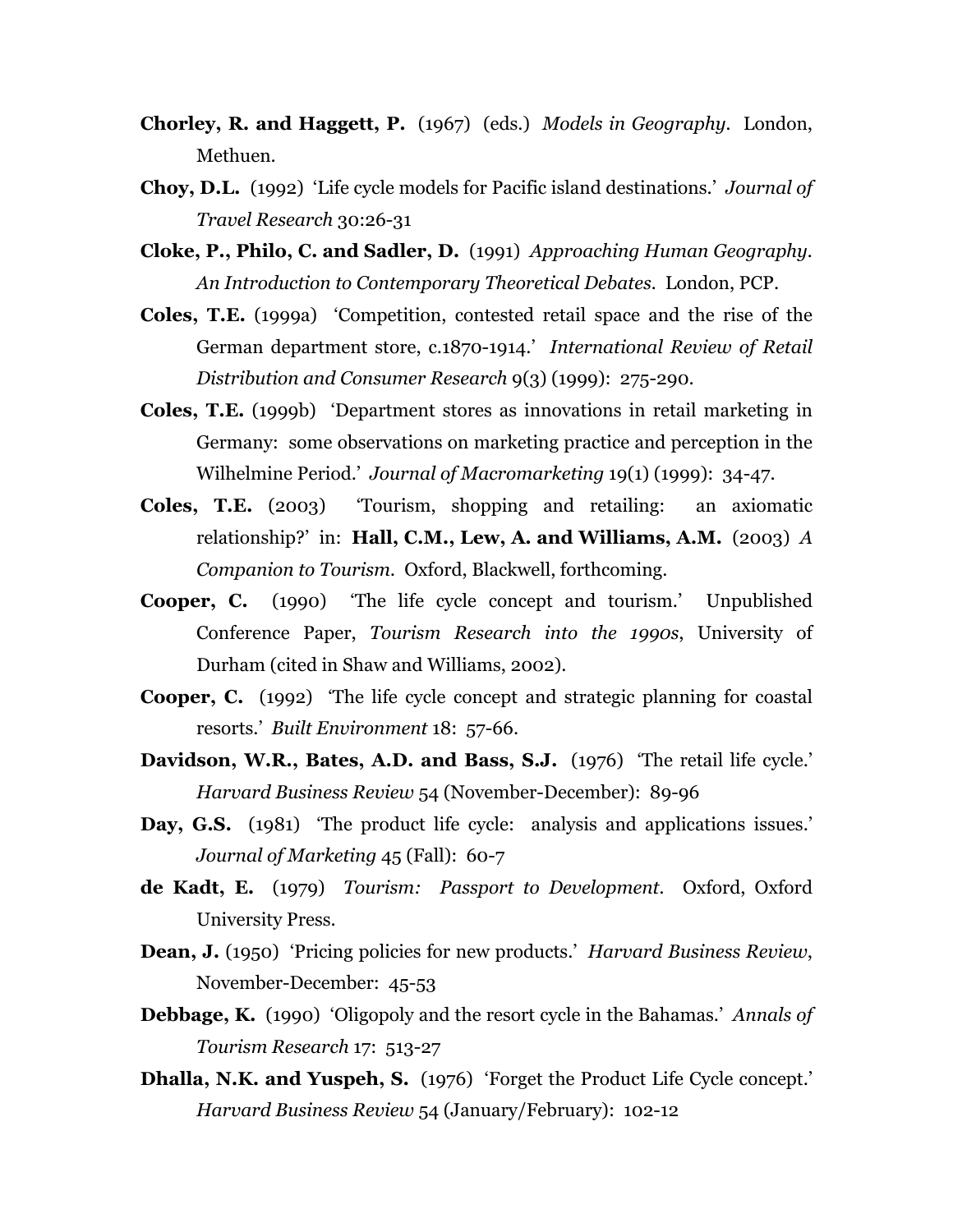- **Evans, K., Barnes, J. & Schlacter, J.** (1993) 'A general systems approach to retail evolution: an existing institutional perspective', *International Review of Retail, Distribution and Consumer Research,* 3(1): 79-100.
- **Gist, R.R.** (1968) *Retailing. Concepts and Decisions.* New York, Wiley and Sons.
- **Gregory, D.J.** (1994) 'Logical positivism', 'Model', 'Structurialism' entries in, R.J. Johnston, D. Gregory, D.M. Smith (eds.) *The Dictionary of Human Geography*. Oxford, Blackwell, 3rd Edition: 350-351, 385-386, 599-600
- **Hall, C.M. and Page, S.J**. (1999) *The Geography of Tourism and Recreation: Environment, Place and Space.* London, Routledge.
- **Hart, C.** (1999) 'The retail accordion and assortment strategies: an exploratory study' *International Review of Retail, Distribution and Consumer Research* 8(2): 165-182.
- **Hart, C.W., Casserley, G. and Lawless, M.J.** (1984) 'The Product Life Cycle: how useful?' *The Cornell Quarterly* 25: 54-63
- **Haywood, K.M.** (1986) 'Can the tourist area life cycle be made operational?' *Tourism Management* 7: 154-167
- **Hollander, S.C.** (1960) 'The wheel of retailing' *Journal of Marketing* 25 (July): 37-42
- **Hollander, S.C.** (1980) 'Oddities, nostalgia, wheels and other patterns in retail evolution.' in R.W. Stampfl and E.C. Hirschmann (eds.) *Competitive Structure in Retail Markets: the Department Store Perspective.* Chicago, American Marketing Association: 84-94
- **Holloway, J.C.** (1994) *The Business of Tourism.* London, Pitman 4th Edition.
- **Johnston, R.J.** (1991) *Geography and Geographers. Anglo-American Human Geography since 1945.* London, Arnold, 4th Edition.
- **Ioannides, D. and Debbage, K.** (1998) *The Economic Geography of the Tourist Industry: a Supply-side Analysis.* London, Routledge.
- **Knowles, T. and Curtis, S.** (1999) 'The market viability of European mass tourism destinations: a post-stagnation life-cycle analysis.' *International Journal of Tourism Research* 1: 87-96

**Kotler, P.** (1976) *Marketing Management.* London, Prentice Hall, 3rd Edition.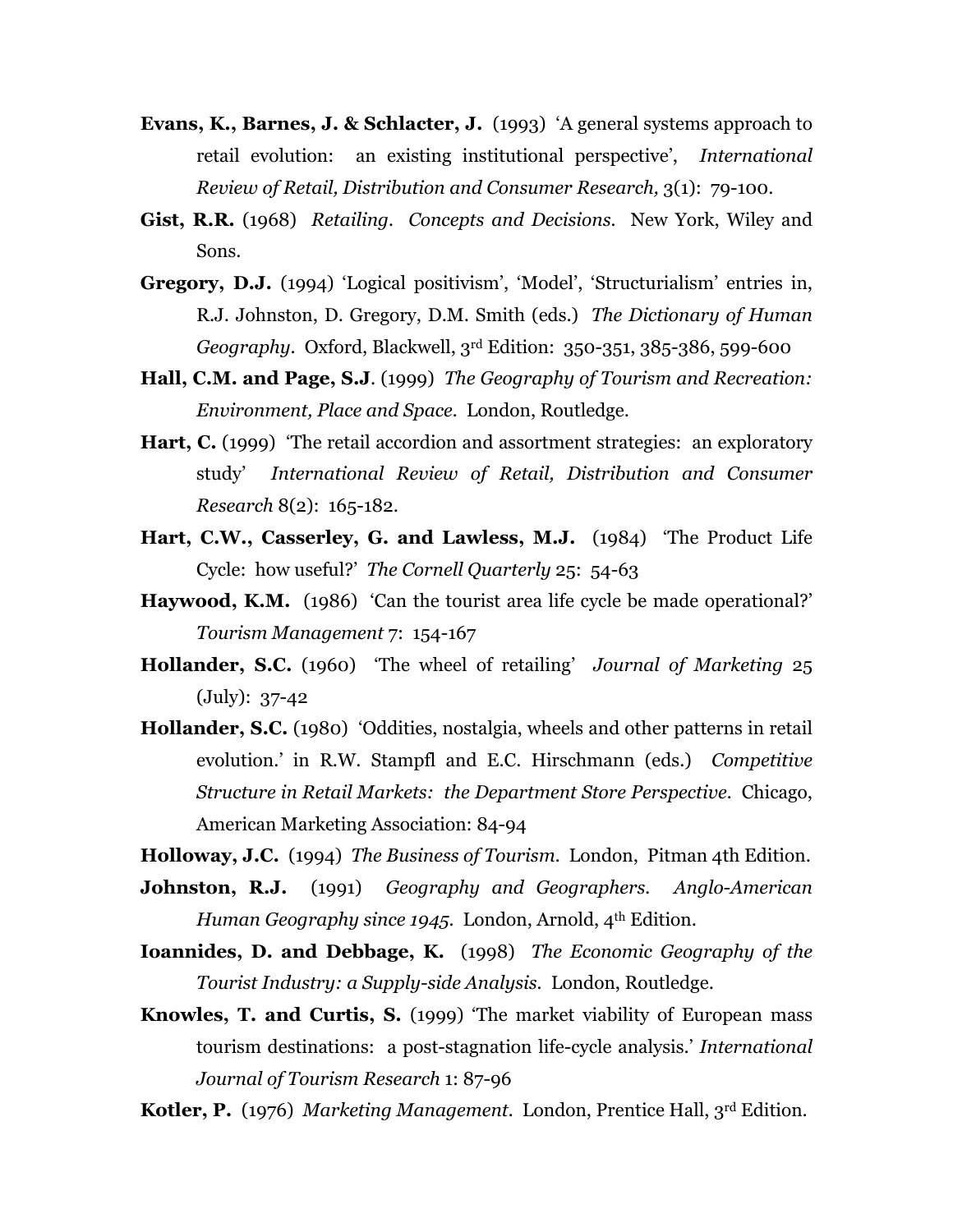- **Langston, P., Clarke, G.P. & Clarke, D.B.** (1997) 'Retail Saturation, retail location and retail competition: an analysis of British grocery retailing' *Environment and Planning A* 29: 77-104.
- **Langston, P., Clarke, G.P. & Clarke, D.B.** (1998) 'Retail Saturation: the debate in the mid-1990s', *Environment and Planning A* 30: 49-66.
- **Levitt, T.** (1960) 'Marketing myopia' *Harvard Business Review* July-August: 45-56
- **Mann, T.** (1924) *The Magic Mountain.*
- **Markin, R.J. and Duncan, C.P.** (1981) 'The transformation of retailing institutions: beyond the wheel of retailing and life cycle theories.' *Journal of Macromarketing* 1 (Spring): 58-66
- **McNair, M.P.** (1958) 'Significant trends and developments in the postwar period.' in: A.B. Smith (ed.) *Competitive Distribution in a Free High Level Economy and its Implications for the University.* Pittsburg (PA), University of Pittsburg Press: 1-25
- **Mercer, D.** (1993) 'A two-decade test of Product Life Cycle Theory.' *British Journal of Management* 4(4): 269-274
- **Polli, R. and Cook, V.** (1969) 'Validity of the Product Life Cycle.' *The Journal of Business* 42(4): 385-400
- **Porter, M.** (1980) *Competitive Strategy.* Free Press.
- **Prideaux, B.** (2000) The resort development spectrum: a new approach to modelling resort development.' *Tourism Management* 21: 225-40
- **Priestly, G.** and Mundet, L. (1998) 'The post-stagnation phase of the resort cycle.' *Annals of Tourism Research* 25(1): 85-111
- **Prosser, G.** (1995) 'Tourist destination life cycles: progress, problems and prospects.' in R. Shaw (ed.) *Proceedings of the National Tourism and Hospitality Conference, Melbourne.* Canberra, Bureau of Tourism Research.
- **Rink, D.R. and Swan, J.E.** (1979) 'Product Life Cycle research: a literature review.' *Journal of Business Research* 7 (September): 219-42
- **Roth, V.J. & Klein, S.** (1993) 'A theory of retail change', *International Review of Retail, Distribution and Consumer Research* 3(2): 167-183.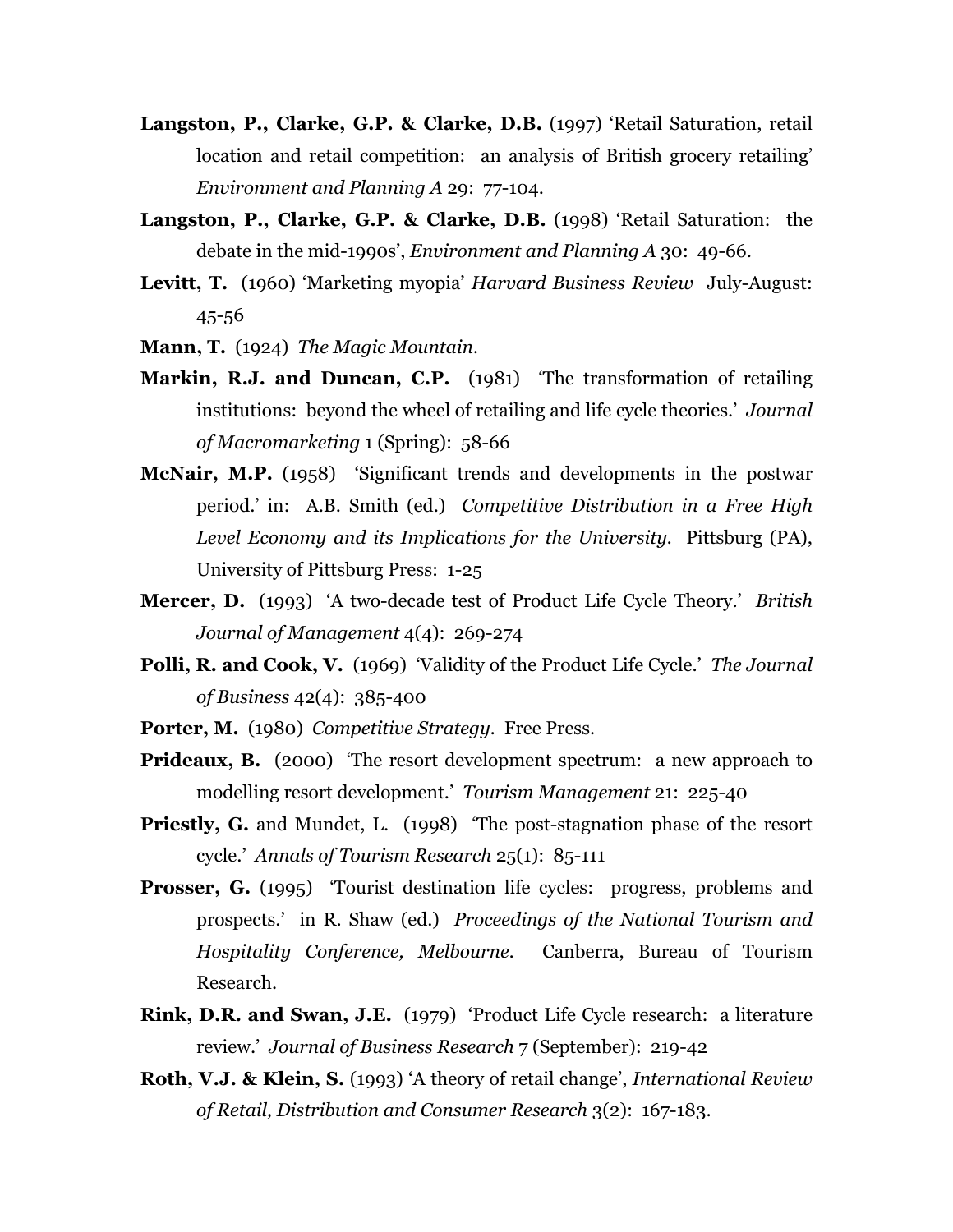- **Shaw, G. and Williams, A.M.** (1994, 2002) Critical Issues in Tourism: a Geographical Perspective. Oxford, Blackwell, 1st Edition, 2nd Edition.
- **Swarbrooke, J.** (1999). *Sustainable Tourism Management.* Wallingford, Oxon: CAB International.
- **Thomas, M.J.** (1991) 'Product development and management' in, M. Baker (ed.) *The Marketing Book.* Oxford, Butterworth-Heinemann, 2nd Edition: 284-296.
- **Timothy, D.J. and Butler, R.W.** (1995) 'Cross-border shopping: a North-American perspective.' *Annals of Tourism Research* 22(1): 16-34
- **Tooman, L.A.** (1997) 'Applications of the life-cycle model in tourism.' *Annals of Tourism Research* 24(1): 214-234
- **Weaver, D.** (2000) 'A broad context model of destination development scenarios.' *Tourism Management* 21: 217-224
- **Williams, A.M. and Shaw, G.** (1998) (eds.) *Tourism and Economic Development: European Experiences*. Chcichester, Wiley.
- **Williams, A.M. and Shaw, G.** (2002) 'Tourism, Geography of.' in, *International Encyclopaedia of the Social and Behavioural Sciences*: 15800-15803
- **Wrigley, N.** (1992) 'Sunk capital, the property crises and the restructuring of British food retailing', *Environment and Planning A* 24: 1521-27.
- **Wrigley, N.** (1998) 'Understanding store development programmes in postproperty-crises UK food retailing', *Environment and Planning A*, 30, pp. 15-35.
- **Wrigley, N. & Lowe, M.** (eds) (1996) *Retailing, Consumption and Capital*. Harlow, Longman.
- **Wrigley, N. & Lowe, M.** (2002) *Reading Retail*. London, Arnold.
- **World Tourism Organisation (WTO)** (1998) *Guide for local authorities on developing sustainable tourism.* Madrid: WTO.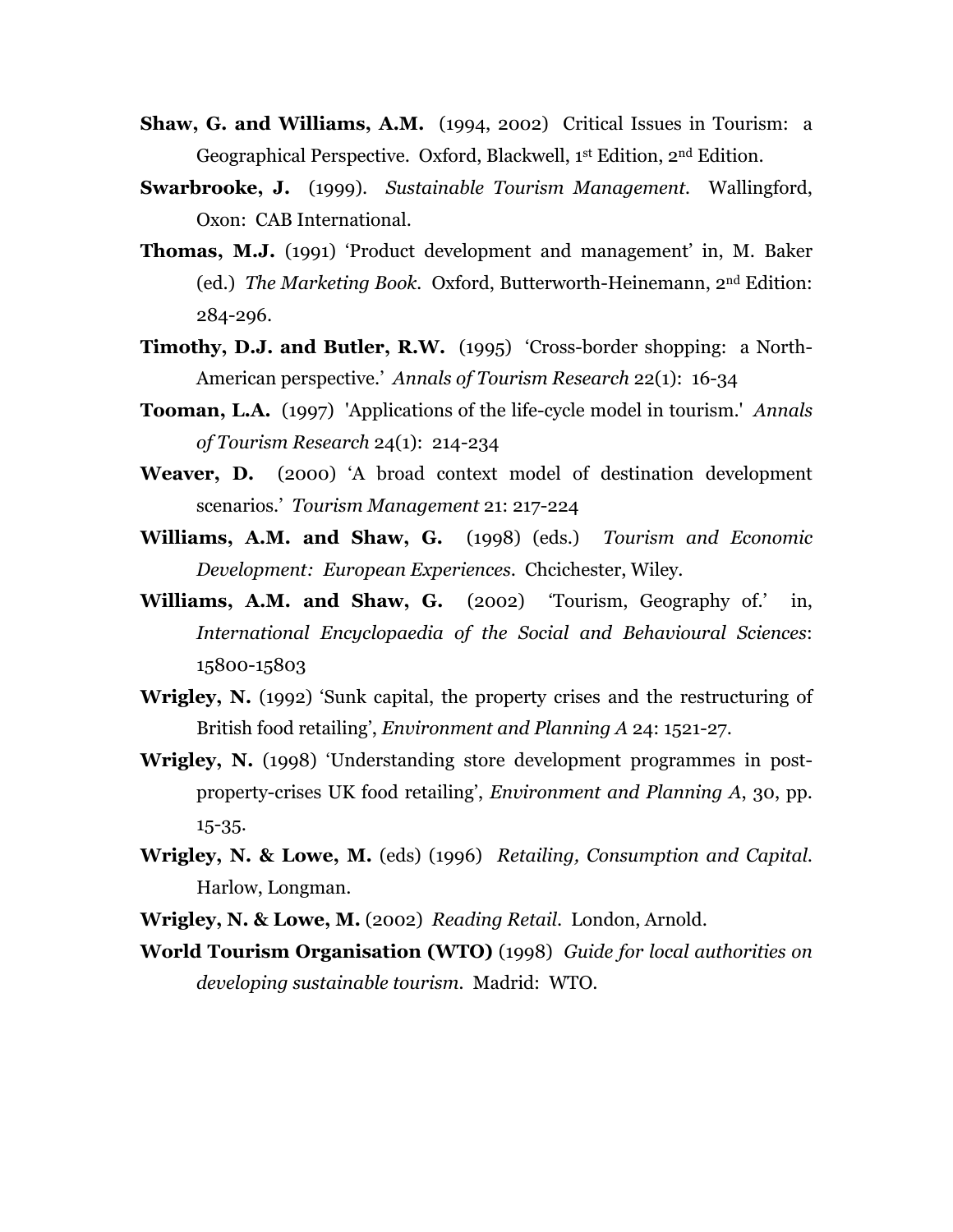Figure 1: The Product Life-cycle

Source: abridged from Baker (1991)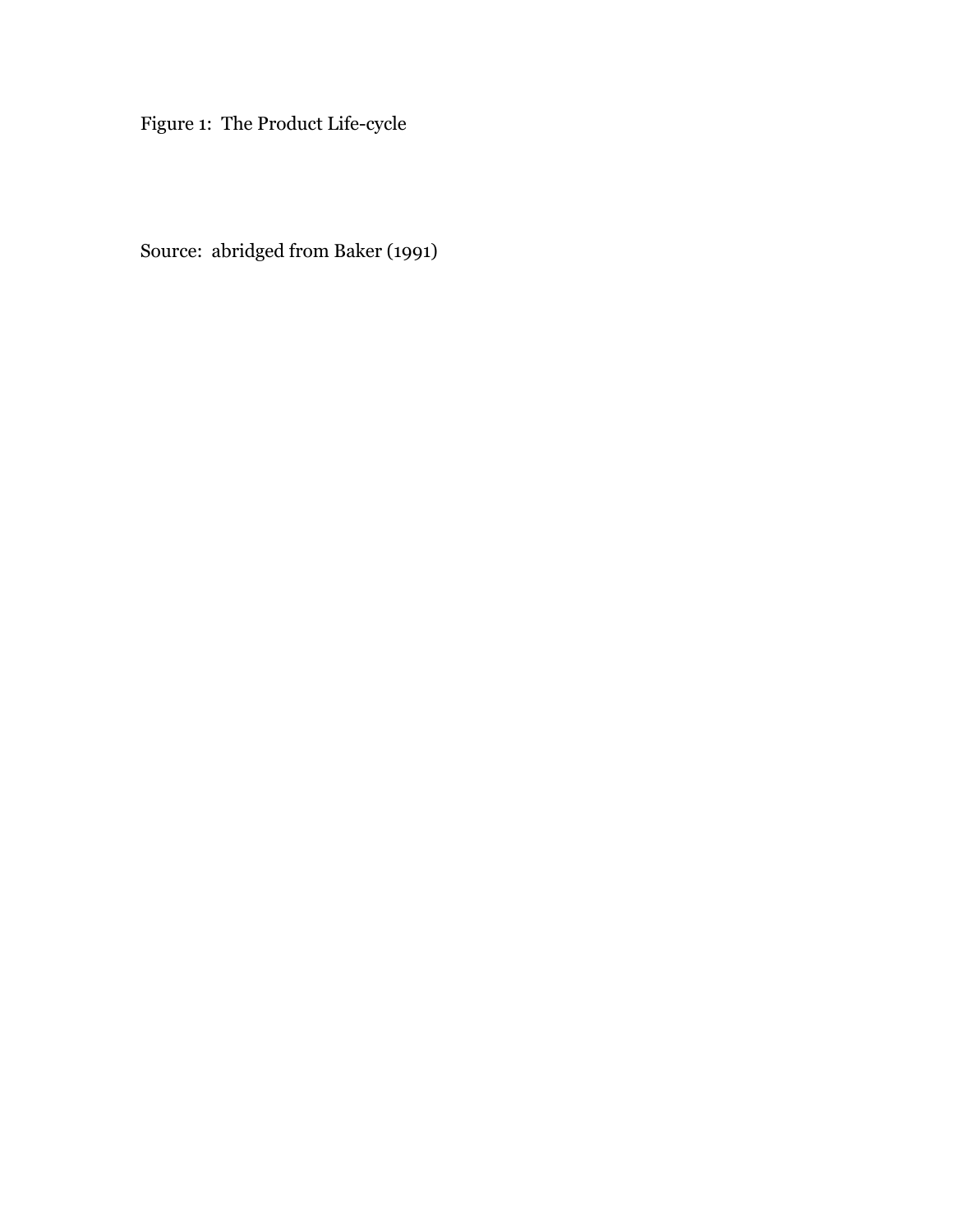Table 1: Dhalla and Yuspeh's (1976) Criticisms of the PLC

# **Conceptual Arguments**

- Products are not living things, hence the biological metaphor is entirely misleading
- The PLC is the dependent variable, a function of the way the product is managed over time. It is not an independent variable as implied by the model.
- The PLC cannot be valid for product class, product form and brands.
- Fitting the PLC to empirical sales data is a sterile exercise in taxonomy

# **Operational Arguments**

- The four phases or states in the life cycle are not clearly definable.
- It is impractical and impossible to identify precisely a product is on the curve at any given moment in time.
- Thus, the concept is redundant as a planning tool
- Evidence exists of businesses who have used the PLC for planning have made false and erroneous decisions based on a false confidence in the model and an incorrect interpretation of data. This has caused them to miss particular opportunities, abandon existing products and brands too early, and to pioneer new products when considerable potential still existed with their extant portfolio.

Source: abridged from Thomas' summary (1991: 288)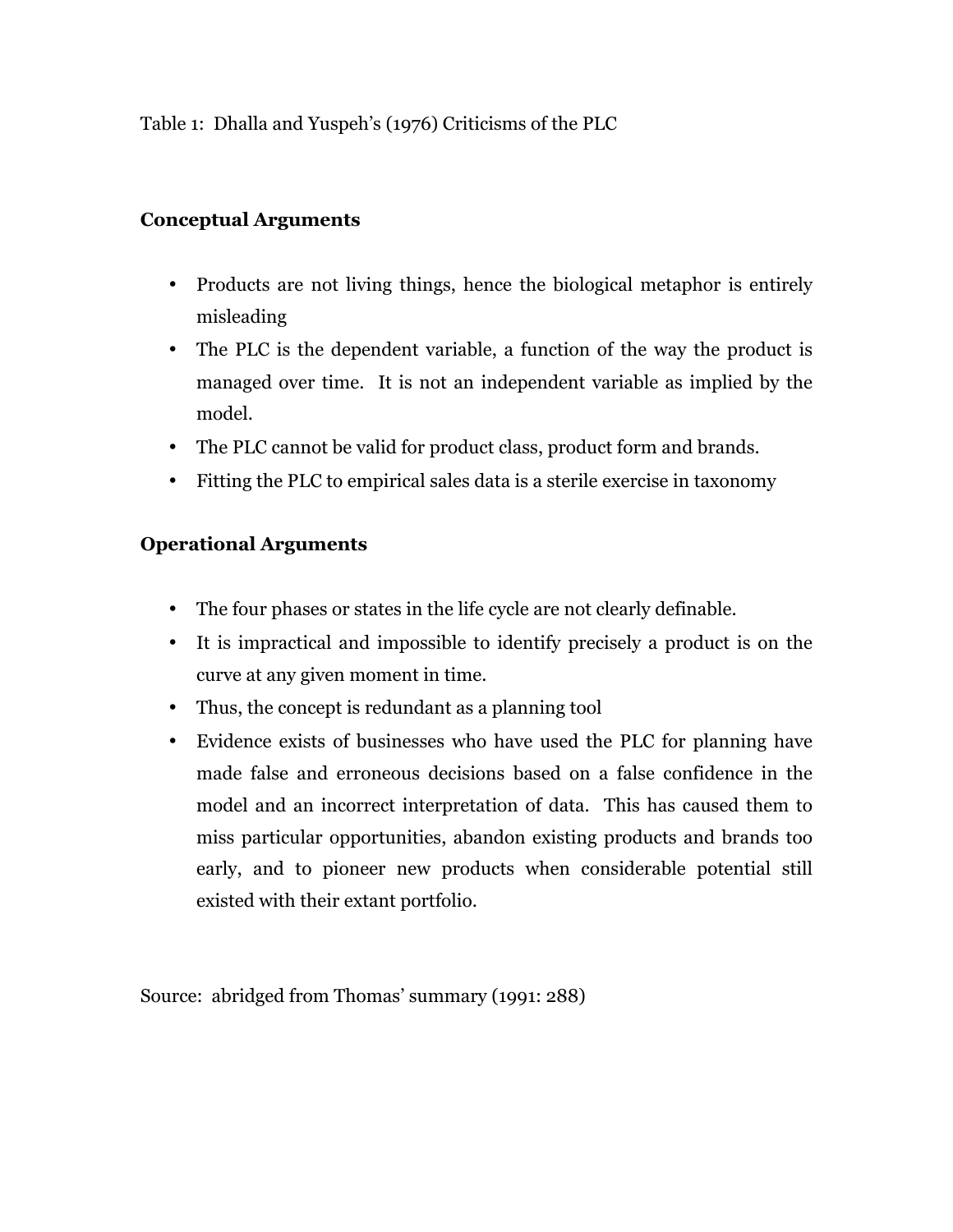Table 2: Kotler's (1976) early elaborations of the PLC stages

### **Introduction Stage**

In launching a new product can adopt one of four alternative strategies,

- *High-profile strategy* (high price, high promotional level)
- *Selective penetration strategy* (high price, low promotion, expenses low)
- *Pre-emptive penetration strategy* (low price, heavy promotion, fast market presence)
- *Low-profile strategy* (low price, low promotion, price as attraction)

# **Growth Stage**

# **Maturity Stage**

By virtue of the shape of the curve, maturity is an uneven phase with three distinct sub-phases:

- *Growth maturity*, where growing still but slowly as laggards enter market, but most demand from present customers
- *Stable maturity* (saturation) with sales at a constant level and consisting of almost entirely replacement demand
- *Decaying Maturity*, when absolute sales starts to decline as customers gravitate towards other products and substitutes.

To address the slow down in the rate of sales growth in a state of relative maturity, product managers may wish to engineer,

- *Market Modification*, where opportunities to find new buyers are explored through new segments, increased usage and/or repositioning
- *Product Modification*, whereby attempt to release from stagnant sales by initiating changes to the product through quality improvement, feature improvement and/or style improvement
- *Marketing-mix Modification*, where attempts are made to stimulate sales by altering one or more components of the marketing mix.